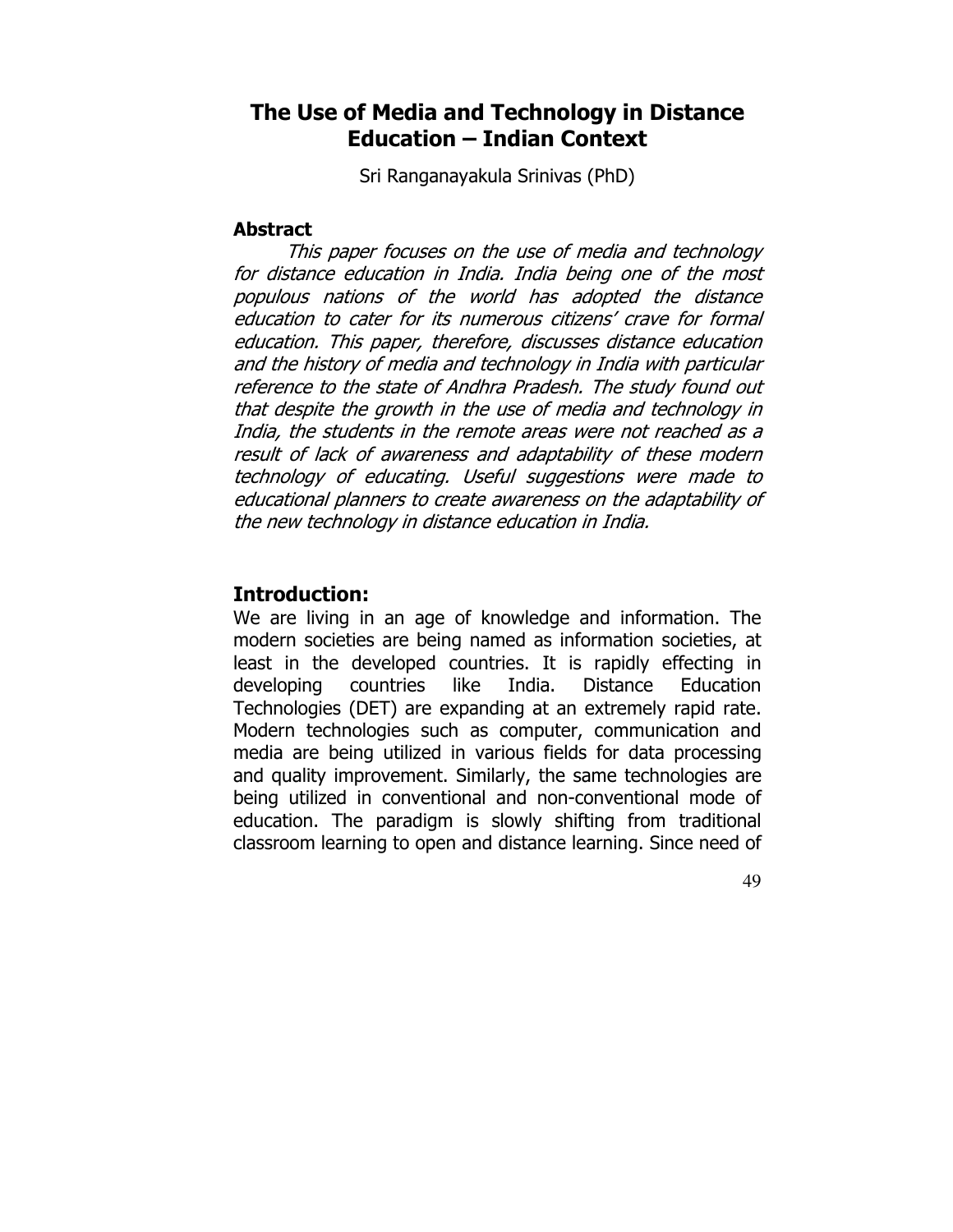learners' increased towards new technologies, all pedagogical principles and theories are being changing their form and shape that would emphasize on open and Distance Education. Therefore, instructional designers and curriculum developers have become enamored of the latest technologies in the educational process.

## Demography & Distance Education

Distance education has emerged as an important form of education in the last few decades. It is the various forms of study at all levels which are not under the continuous immediate supervision of tutors present with their students in lecture rooms or no the same premises, but which nevertheless, benefit from the planning, guidance and tuition of a tutorial organization (Borje Holmberg). In recent years, the offering of open and Distance Education courses and programs have become increasingly popular not only in open universities, but in traditional universities as well (Wheeler, 2002). The terms "Distance Education" or "Distance Learning" have been applied interchangeably by many different researchers to a great variety of programs, providers, audiences, and media. Its hallmarks are the separation of teacher and learner in space and/or time (Perraton, 1988), the volitional control of learning by the student rather than the distant instructor (Jonassen, 1992), and noncontiguous communication between student and teacher, mediated by print or some form of technology (Keegan, 1986; Garrison and Shale, 1987).

The two Phenomena are exploding in the world, those are Demography and Knowledge. The number of college going youth is multiplying fast on account of the reputation attached to the University degrees, while the number of colleges which may absorb this out flow has not kept pace with the population explosion. It may also be added that the present socio-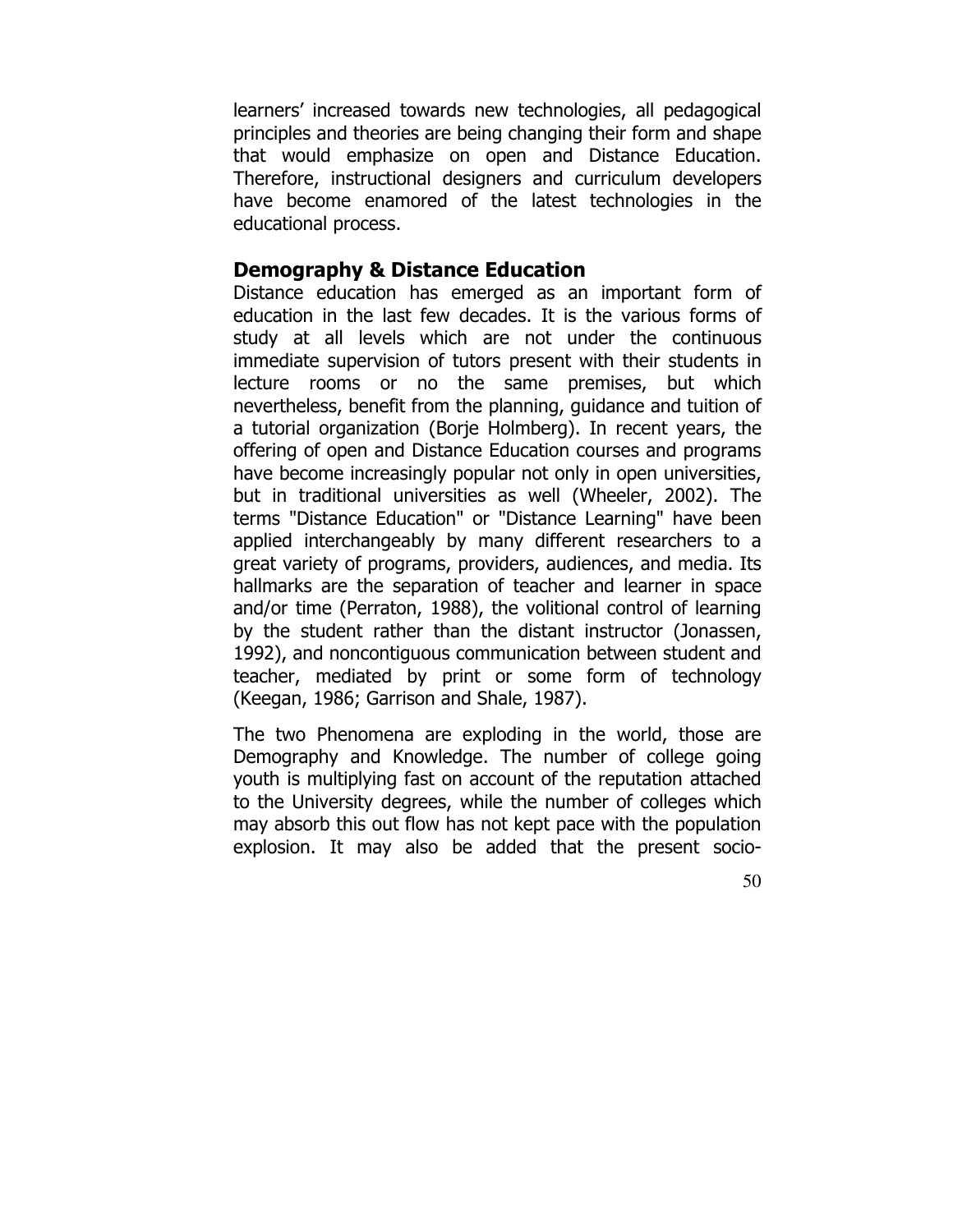economic milieu has made the modern youth increasingly gripped by the psychology of "learn while you earn" (Inayat Khan 1991). To cater the demands of increasing population there was a necessity to extend educational facilities in distance and open mode. The wild craze for degrees and diplomas has made "Distance Education" and particularly the posted countries "to acquire roots in third world countries in quite distinct way thus the related scenario in developed realm" (Prof. S.S. Chib). The social strata of the population is varied and scattered in different geographical contours. It was very difficult to this varied population to continue formal education after their schooling. The population of India is 1,02,8610,328 according to 2001 census; this is expected to increase from 1029 million to 1400 million during the period 2001-2026 - an increase of 36 percent in twenty- five years at the rate of 1.2 percent annually.  $\cdot$  Out of the total population increase of 371 million between 2001 and 2026, the share of the workers in the agegroup 15-59 years in this total increase is 83 percent. This has implication in the productivity of labour in future. The urban population in the country, which is 28 percent in 2001, is expected to increase to 33 percent by 2026. The urban growth would account for nearly half (49 percent) of total population increase by 2026. Out of the total population increase of 371 million during 2001-2026 in the country, the share of increase in urban population is expected to be 182 million. The demographic projections suggest that by 2026, the population of India will reach 1,384 million. Therefore the demand has been increasing in India to cater educational opportunities to this growing population.

The democratization of the masses is possible only by providing education for all at all levels. To achieve this objective the central and state governments have established open universities and distance mode of education in traditional universities. These universities are framing the curriculum in the interests of different castes and classes that would bring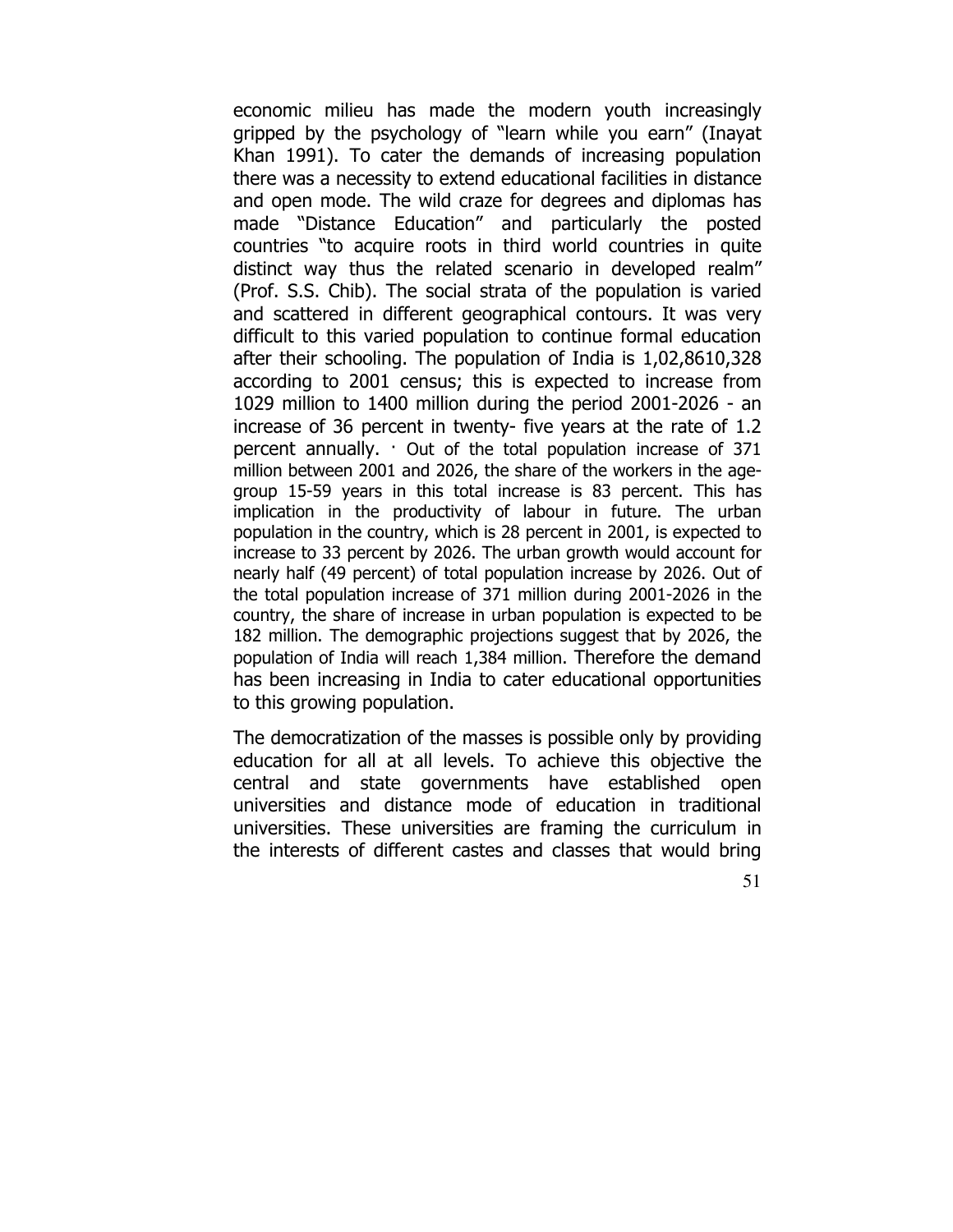national integration. Today, political and public interest in Distance Education is especially high in areas where the student population is widely distributed. Each region has developed its own form of Distance Education in accordance with local resources, target audience, and philosophy of the organizations which provide the instruction. Many institutions, both public and private, offer university courses for selfmotivated individuals through independent study programs. Students work on their own, with supplied course materials, print-based media and postal communication, some form of teleconferencing and/or electronic networking, and learner support from tutors and mentors via telephone or E-mail.

The instructional media evolved, from print, to radio, television, telephone, computer to current interactive technologies. In the beginning most of the universities conducted courses under distance mode through correspondence courses in Europe and spread to all over the world. This was the accepted norm until the middle of this century, when instructional radio and television became popular. According to Margaret Cambre (1991), in the late 1950's and early 1960's, television production technology was largely confined to studios and live broadcasts, in which master teachers conducted widelybroadcast classes. In the 1970's, as professionally designed and produced television series introduced students to new subject matter that was not being currently taught, yet was considered to be an important complement to the classroom curriculum. Then, in the 1980's, the pendulum swung back to the basics. The most recent trend has been one of multiculturalism, humanities, and world affairs. The major drawback of radio and broadcast television for instruction was the lack of a 2-way communications channel between teacher and learner. In recent times these technologies are replaced by computer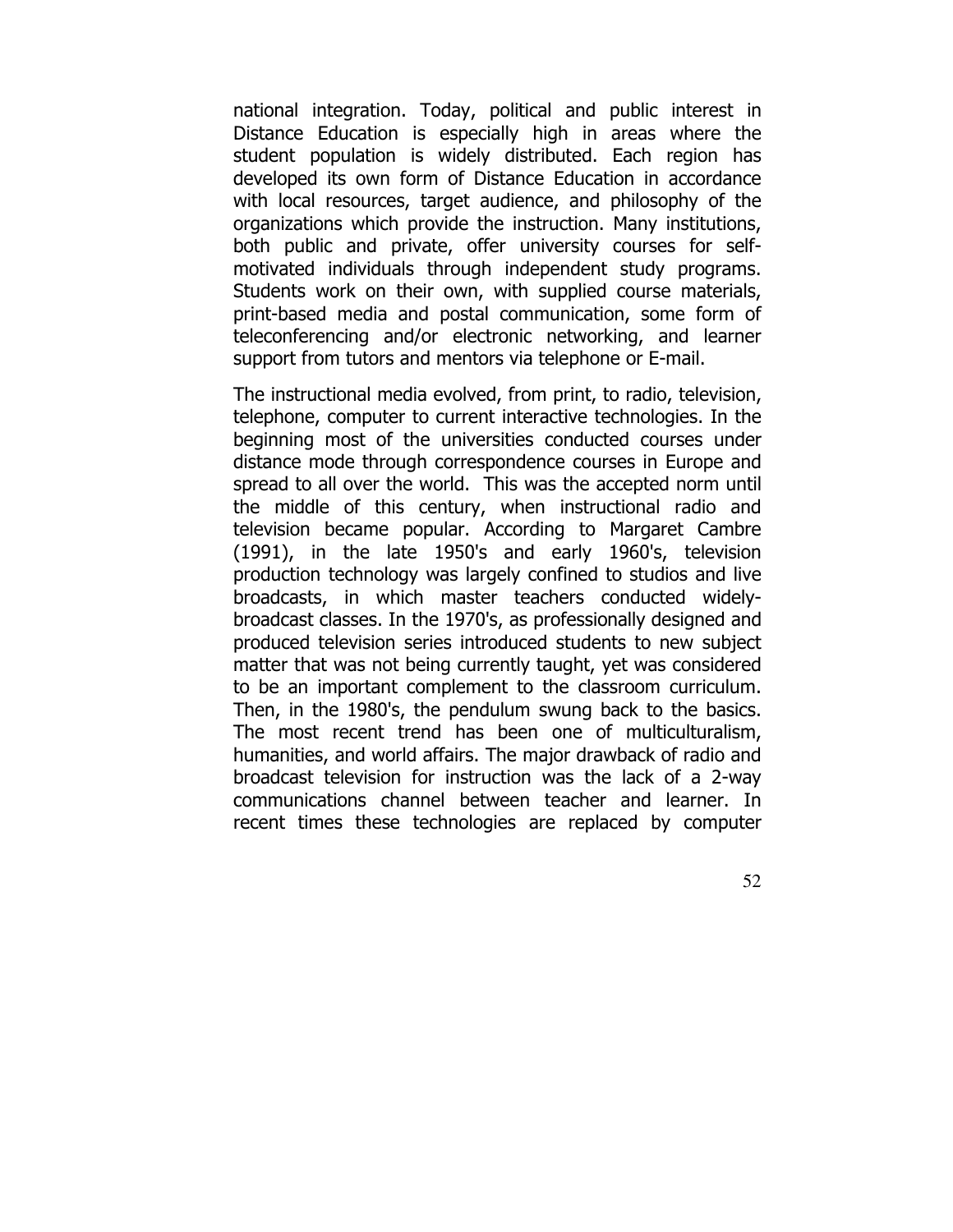based communication such as e-mail, Internet, World Wide Web, Audio and Video conferences.

# Distance Education in Andhra Pradesh (AP):

Andhra Pradesh is the fifth largest state in India accounting 8.4% of India's territory. It is divided into 23 districts and three natural regions; 10 Telangana districts, 9 Coastal districts called Andhra and 4 Rayalaseema districts. According to 2001 census it comprises 7.5 million populations and growth rate of population is 13.86%. It is also fifth largest state in population in India. There are 28,123 villages and 1,100 Mandals (zones) and 72.92% of population lives in villages in A.P. The literacy rate of this state is 65.38% in 2001 which is lower compare to All India average. There are 14 state universities, 2 central universities and 7 deemed universities in this state.

53 Andhra Pradesh is one of the few Indian states which recognized very early the potential and role of Distance Education in the process of democratization of education. It is a birth place of India's first Open University (P. Satyanarayana 2002).The first distance higher education programme in the University sector began in Andhra University (AU) in 1972. In spite of the psychological and emotional resistance from the conventional academics, distance education began to spread slowly, and then Sri Venkateshwara University (SVU), and Osmania University (OU) began distance education programs. In new and prestigious era in the history o Distance Education in Andhra Pradesh began with establishment of APOU (now called Dr. B.R.Ambedkar Open University) in 1982. The newly set up distance teaching University pioneered the modern communication technology based distance higher education in the state. This is an instrument to equalize the higher educational opportunities in the state. The first State Open University paved the way for the founding of eight other State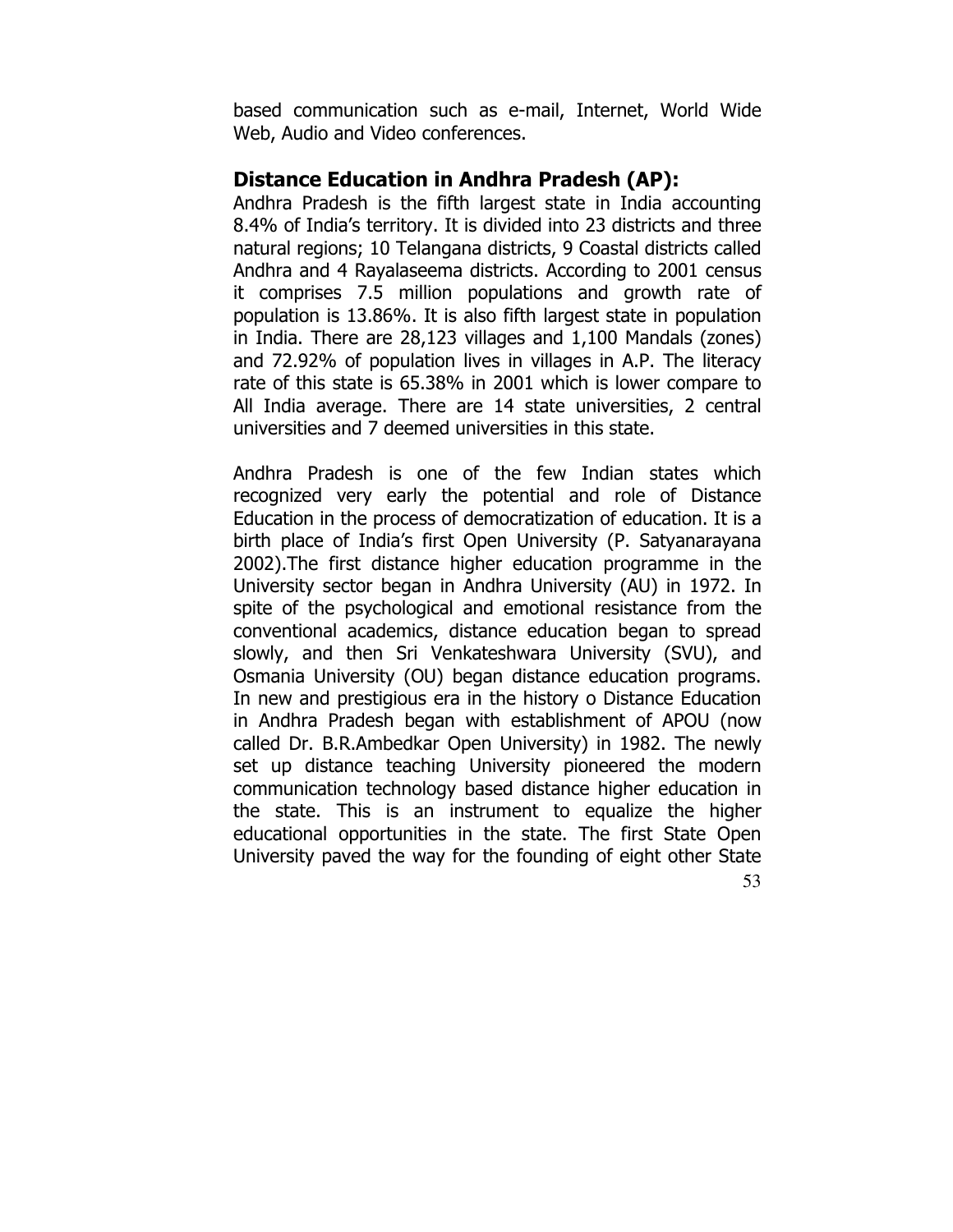level Open Universities and one National Open University i.e., Indira Gandhi National Open University.

The history of Distance Education in AP has five generations. 1<sup>st</sup> generation consists of **External** study mode of education,  $2^{nd}$ generation consists of *Correspondence Education* with good *print materials* sent by post to the students,  $3<sup>rd</sup>$  generation consists of **Correspondence Education** with good selfinstructional print materials, assignments and contact programmes, the  $4<sup>th</sup>$  generation consists of **Correspondence Education** with 2-way communication and audio-video support and  $5<sup>th</sup>$  generation consists of  $SIM, 2-way communication,$ contact classes, Broadcasts, Telecasts, Teleconference and Computer Interactivity. The Open University system reflects the 5<sup>th</sup> generation Distance Education. Most of the traditional Universities are providing open and Distance Education (Duel Mode) and BRAPOU (Dr. Bhimrao Ambedkar Open University) and IGNOU (Indira Gandhi National Open University) are offering various courses under open education mode. Presently, study centers of more than 50 universities are operating from AP. It indicates there is great demand from students for open and Distance Education. For instance, enrollment of students in Dr.BR Ambedkar Open University at under graduate level as follows

|                            | Shows Number of Enrolled Students and Number of Students that |  |  |  |  |  |  |
|----------------------------|---------------------------------------------------------------|--|--|--|--|--|--|
| took Examination of BRAOU: |                                                               |  |  |  |  |  |  |
|                            |                                                               |  |  |  |  |  |  |

|                             | <b>Enrollment</b> |               |       | <b>Took Examination</b> |               |       |  |  |  |
|-----------------------------|-------------------|---------------|-------|-------------------------|---------------|-------|--|--|--|
| Year of<br><b>Admission</b> | Male              | <b>Female</b> | Total | Male                    | <b>Female</b> | Total |  |  |  |
| $1999 - 2000$               | 43540             | 15400         | 58940 | 25813                   | 10699         | 36512 |  |  |  |
| $2000 - 2001$               | 51295             | 19837         | 71132 | 20752                   | 10394         | 31146 |  |  |  |
| 2001 - 20012                | 35668             | 18052         | 53720 | 20066                   | 11243         | 31309 |  |  |  |
| -<br>_                      |                   |               |       |                         |               |       |  |  |  |

Table 1: Source: BRAOU, 2006.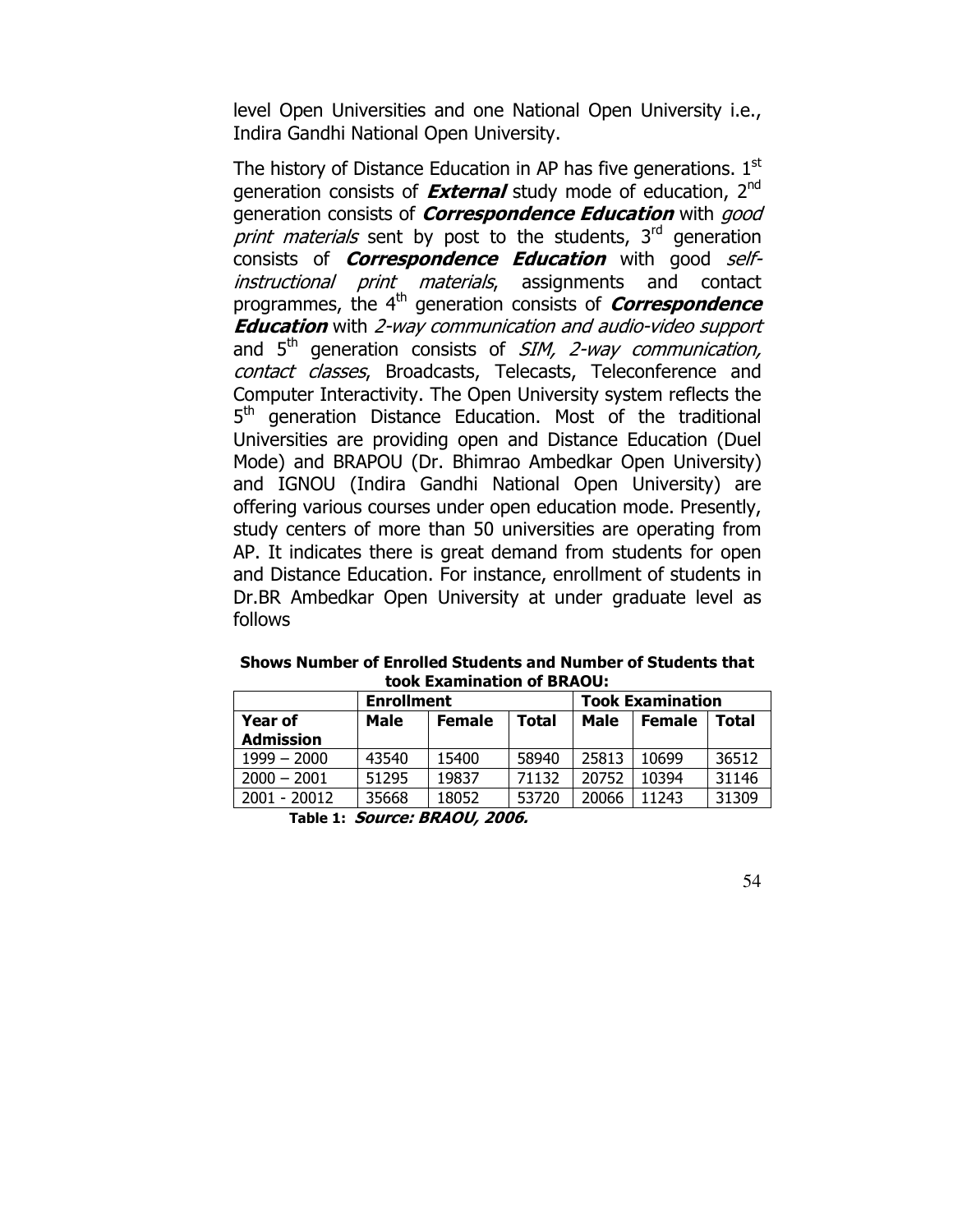

Source: BRAOU, 2006.

The above Bar Graph indicates that there are more enrolments during 2000-2001, but the number students enrolled during 2001-2002 is decreased in DR.B.R.Ambedker Open University because of many single mode and traditional Universities in Andhra Pradesh have been switched to duel mode of education i.e., regular admissions and Distance mode of admissions in 2001-202. This is why students took admission into such universities which are near to their vicinity at under graduate



## Source: BRAOU, 2006

The above Bar Graph indicates that there the number of students at under graduate level who have taken examination in DR.B.R.Ambedker Open University. These numbers are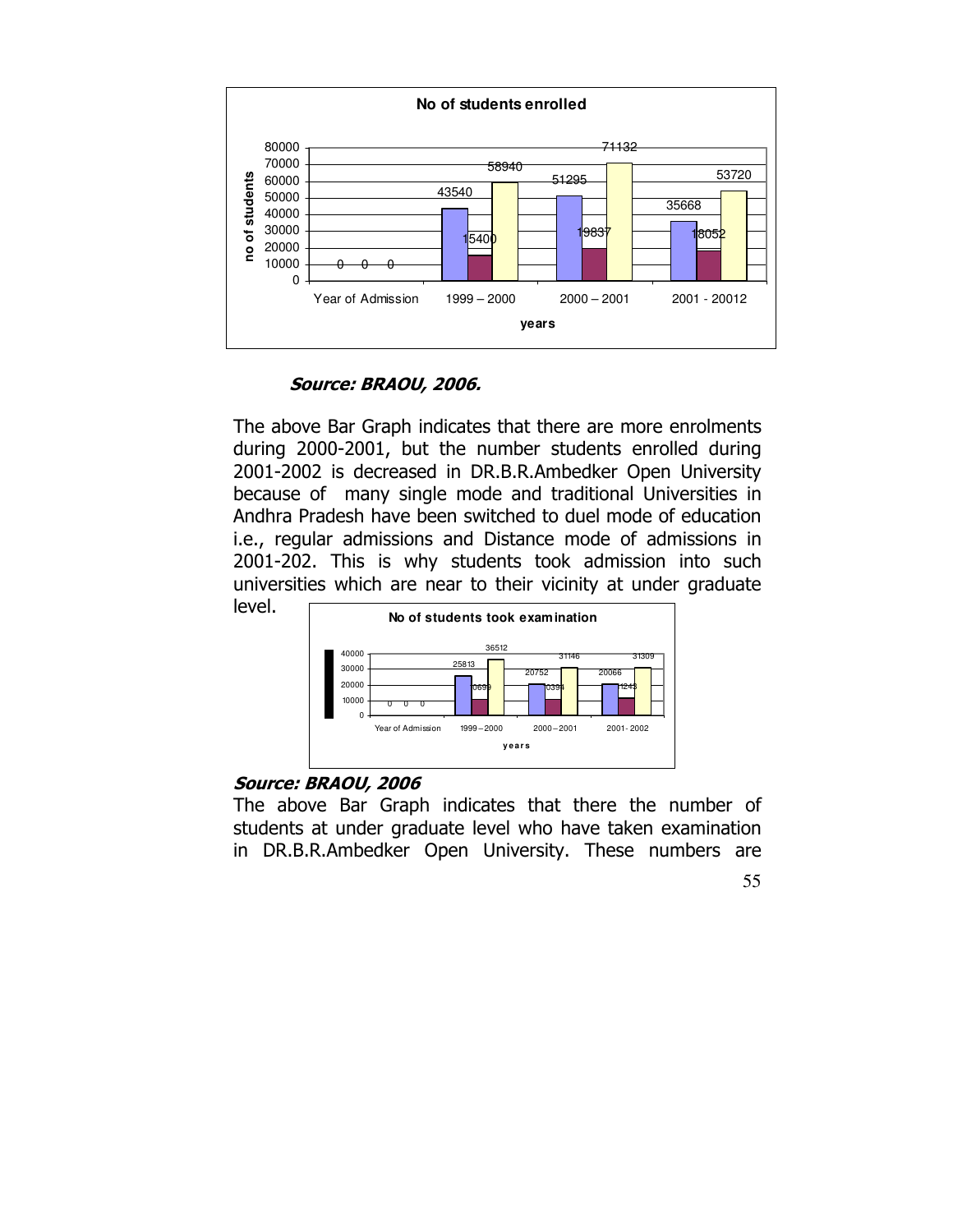considerably less than the enrolment due to drop outs. Though the number students who took examinations are considerably good and indicating the importance of Distance Education. This number is as equal as to any single mode university.



Source: BRAOU, 2006.

The above Bar graph is revealing that the number students who have graduated in different courses such as certificate courses, undergraduate courses and post graduate courses. Above figures indicate that most of the enrolled students who were dropped out also have appeared the examinations and completed their courses, therefore in 2001 there many students were graduated in their respective courses. These study centers are equipping with technology in order to impart quality education and to attract the students by providing new media and technologies. This is again indicating the importance of Distance Education.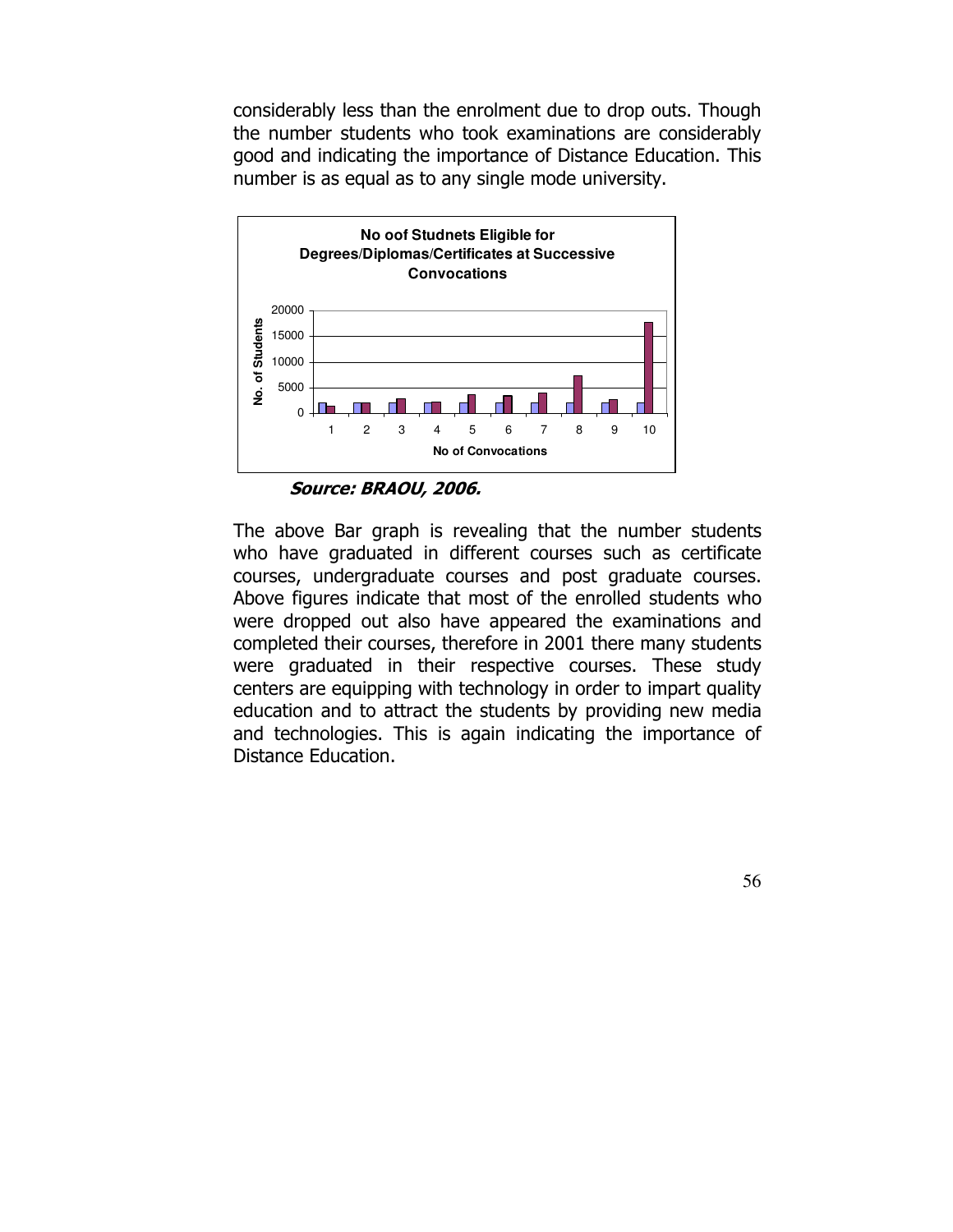

Source: BRAOU, 2006.

The above graph shows that the rapid increasing of number of study centers of Br.BR Ambedkar Open University all over the state of Andhra Pradesh. In the beginning there were only 25 study centers by 2006 the number rose to 152. Since the importance has been increased and the degrees awarded to the students are as valid as the degree of single mode traditional universities, the working people realized to up date their qualifications for various purposes. This trend has been forced the single mode traditional universities to open some form of distance and continuing education. Including technological universities like Jawaharlal Nehru Technological University (JNTU), Hyderabad (capital of AP) also started directorate of Distance and Continuing education and enrolling the working technical people as their students to up grade or enhance their qualifications for promotion purposes.

Traditionally, we think of distance learners as adults. Whole institutions of higher learning, such as the BRAOU, IGNOU, PGRR (Prof. G. Rami Reddy Center for Distance Education of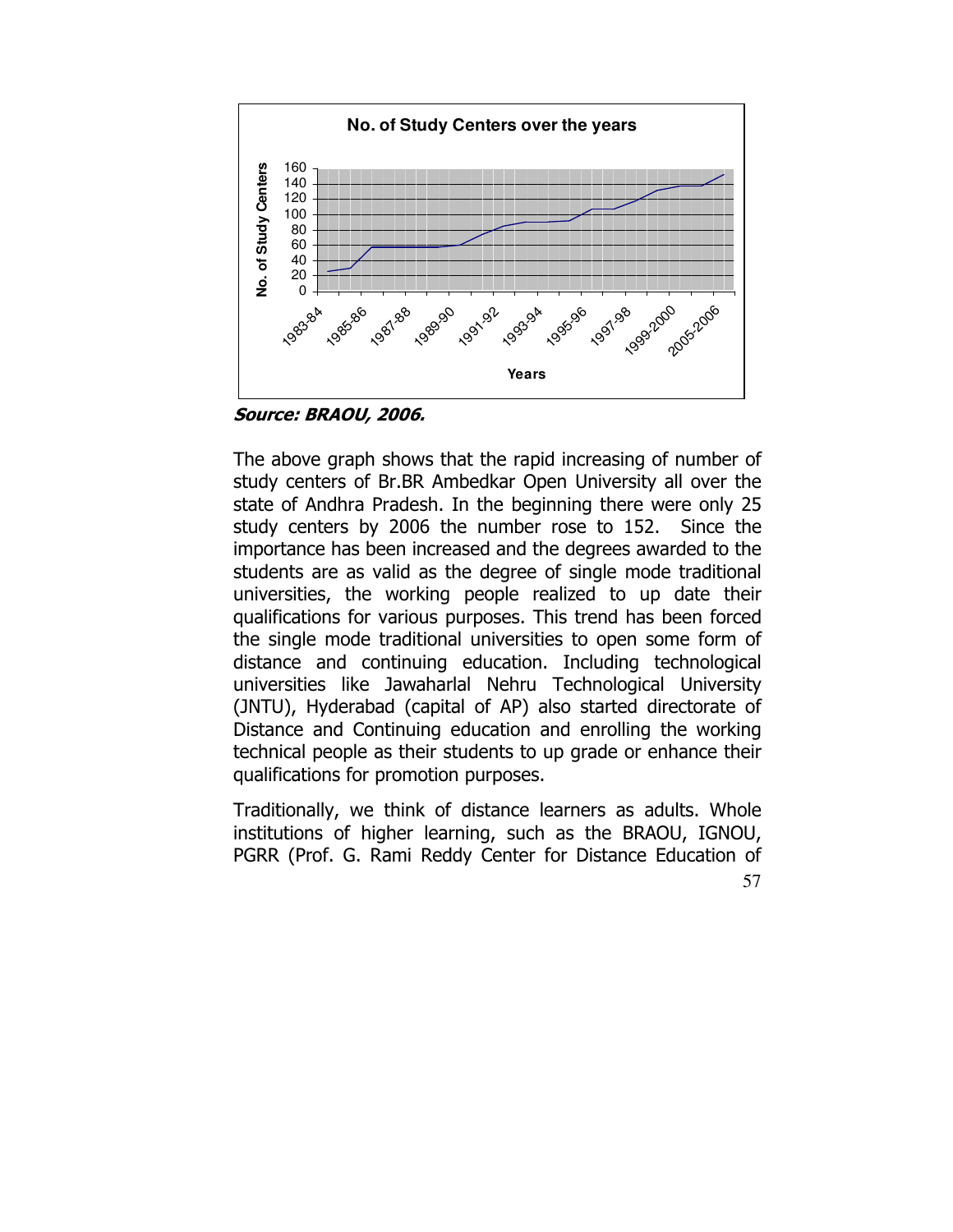Osmaina University) and SDLCE (School of Distance Learning and Continuing Education of Kakatiya University), JNTU etc., have been successfully dedicated to providing Distance Education at the post-secondary level for decades. The adult learner tradition is now changing as new programs, such as Communicative Skills, Mushroom Cultivation, Nutrition Concepts, Lab-Technician courses, Fashion Technology, Management courses, Engineering, Bio-Technology, Agricultural Sciences, Pharma-Sciences, Library and Information Sciences and computer sciences. These courses emphasis in practicum not only theory, therefore the study centers where the students of these courses enrolled should equip with modern Media and Technology otherwise the objectives of Distance Education will not be achieved.

# Media and Technology

Media and Technology can be distinguished. The term media describes a generic form of communication association with particular ways representing knowledge. Each medium not only has its own unique way presenting knowledge, but also organizing it (Dr. P. Satyanarayana, 2002). With regard to cognitive learning goals, individual guidance over modern media and technology would appear to be valuable as a medium for fulfilling the certain teaching functions, they are:

- Activating Motivation
- Directing attention
- Stimulating recall of relevant prerequisites
- Providing learning guidance
- Providing feed back (Baath, 1979).

The interactive and non-interactive media and technologies are being used in **Distance Education** for above said purposes are: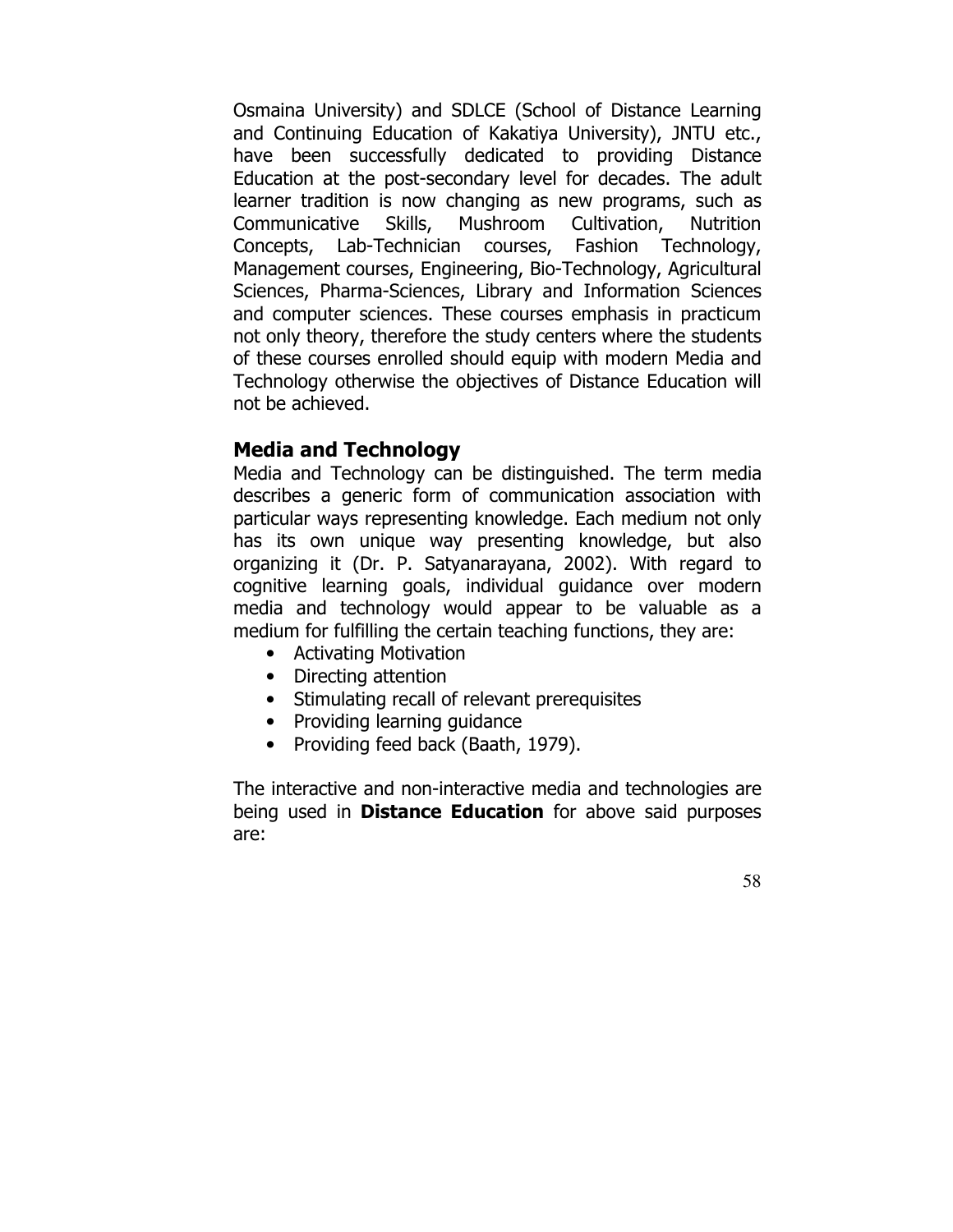| Media    | Technology                                                                                                            | <b>Non-interactive</b>                                                                                                                                                                                           | <b>Interactive</b>                                                                                                                                                                                |
|----------|-----------------------------------------------------------------------------------------------------------------------|------------------------------------------------------------------------------------------------------------------------------------------------------------------------------------------------------------------|---------------------------------------------------------------------------------------------------------------------------------------------------------------------------------------------------|
| Text     | Printing Machines,<br>Computers                                                                                       |                                                                                                                                                                                                                  |                                                                                                                                                                                                   |
| Audio    | Cassettes, Radio,<br>Broadcasting TV,                                                                                 | -Radio<br>-Audio Tapes                                                                                                                                                                                           | -Telephone<br>-Audio<br>teleconferencing                                                                                                                                                          |
| Video    | Telecasting, Video<br>cassettes, Discs, Cable,<br>Satellite, Fiber Optics,<br>ITFS, Microwave, Video<br>Conferencing. | -Open telecast television<br>-Cable television (1 way)<br>-Video tapes<br>-Instructional television fixed<br>services (ITFS)<br>-Satellite television (1 way)<br>-Show scan / freeze frame<br>television (1 way) | -Microwave<br>- Cable television (2)<br>way)<br>-Satellite television (2)<br>way)<br>-Show scan / freeze<br>frame television (2)<br>way)<br>-electronic black board<br>-Video<br>teleconferencing |
| Computer | Computers,<br>Telephones, Satellite,<br>Fiber Optics, ISDN, CD-<br>ROM, CD, DVD,<br>Modem etc.,                       |                                                                                                                                                                                                                  | -computer assisted<br>instruction<br>-computer based<br>instructional<br>management                                                                                                               |

A distinguishing feature of distance education system is its multi-media instructional system which combines different forms of media depending on need. It is learner based. In this system teachers are absent and learners are independent and mostly learn for themselves with the help of multi-media instructional packages.

Although technology is an integral part of Distance Education, any successful program must focus on the instructional needs of the students, rather than on the technology itself. It is essential to consider their ages, cultural and socioeconomic backgrounds, interests and experiences, educational levels, and familiarity with Distance Education methods and delivery systems (Schamber, 1988). Students usually adapt more quickly than their teachers to new technology. On the other hand, teachers who have begun to feel comfortable with the equipment don't mind having their students teach those new tips and tricks (Apple Classrooms of Tomorrow, 1992). The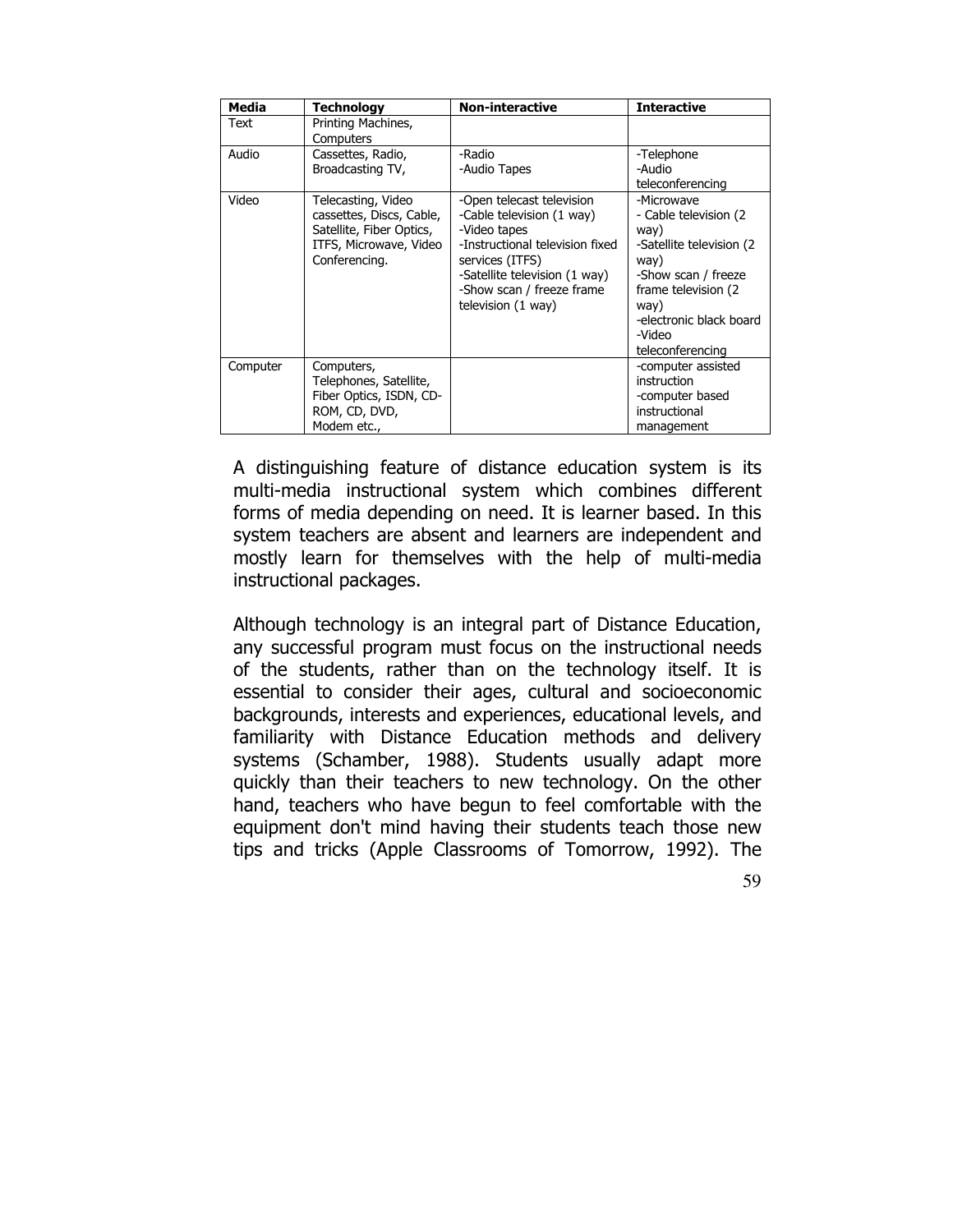most important factor for successful distance learning is a caring, concerned teacher who is confident, experienced, at ease with the equipment, uses the media creatively, and maintains a high level of interactivity with the students.

While using modern media and technology, care must be taken to ascertain the percentage of learners, who have access to these media gadgets. Also, look at the availability of community listening/viewing/browsing centers. Regarding use of media and technology the University should consider the following aspects;

- Identification of target population
- Psychological characteristics and socio-economic needs of students
- Academic needs of target students.
- Technique of course presentation.
- Materials to be utilized in the series.
- Selection of script writers, broadcasters and media experts.

Implementation of any new media and technology in Distance Education depends up on the awareness, availability, adoptability, acceptability, accessibility and affordability level of students. These are again depending up on the socio-economic conditions, cultural aspects, and geographical factors. Especially, Indian society divided caste wise and class wise, for long generations the upper cast people are enjoying and lower caste people are denied to access or use the resources. The Open Universities in distance learning mode are providing such opportunities and slowly democratization of education is prevailing in rural area. The impediment factors of distant learner to be marginalized in order to use these modern gadgets fruitfully.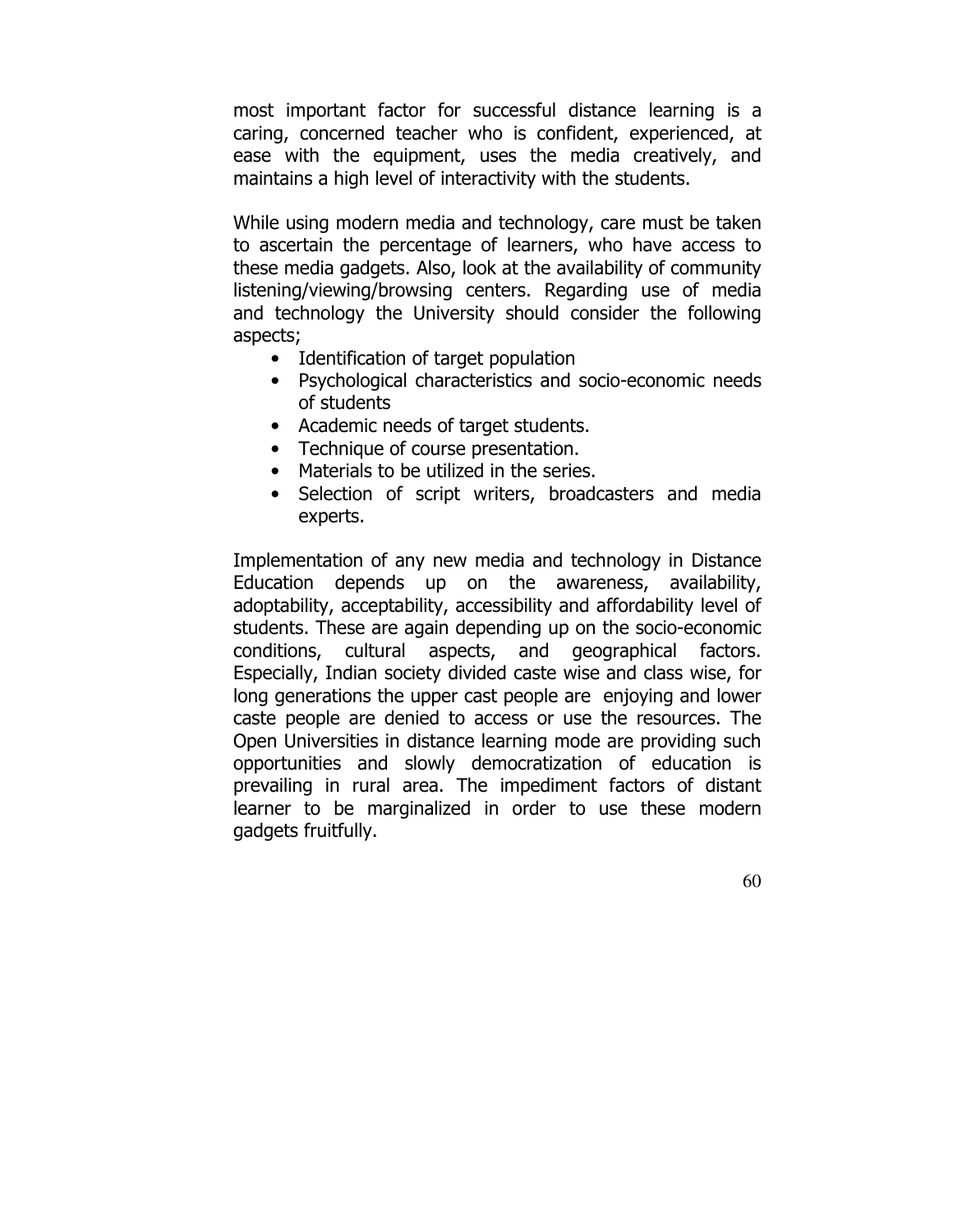## Awareness of Technology

61 Far most important aspect of Distance Education is *awareness* of Media and Technology. First, all teachers who discharge the duties as counselors at study centers should aware the different types Media and Technology and how to use them in distance mode of education. The University should equip required set of Media and Technology at their study centers. Some open universities like Dr. BR Ambedkar Open University (BROU) and Indira Gandhi National Open University (IGNOU) are providing certain Media and Technology such as radio, TV, audio tapes, video tapes, Tele-Conferencing, CD-ROMs, Computer with limited Internet facilities to their study centers through which students avail them during contact classes and use their leisure time. But these facilities are not providing opportunities to use them by all the students who enrolled at particular study centres. One of the main problems is the counselors are not well aware of the use of Media and Technology because of their traditional mind set up and rural background. If they are trained in using Media and Technology, at least they can use them at study centers during contact classes. Then students get awareness and learn how to use them. Therefore "Media and Technology" should be introduced as one of the subjects for all courses in Distance Education. If this subject becomes compulsory then students will acquire the knowledge of various forms of media and use of them and few practical classes to be conducted with the help of self instructed material (SIM). The attitudes of the learners would change and they will attract to these new technologies. This reinforces them to self study in achieving their aims and objectives. Hence, awareness of Media and Technology is one of the most important factors that play vital role in assuring the quality of Education, and it is must in Distance Education because there if formal class and face to face teaching and learning. Another problem is associated with this aspect is, the socio-economic background of students.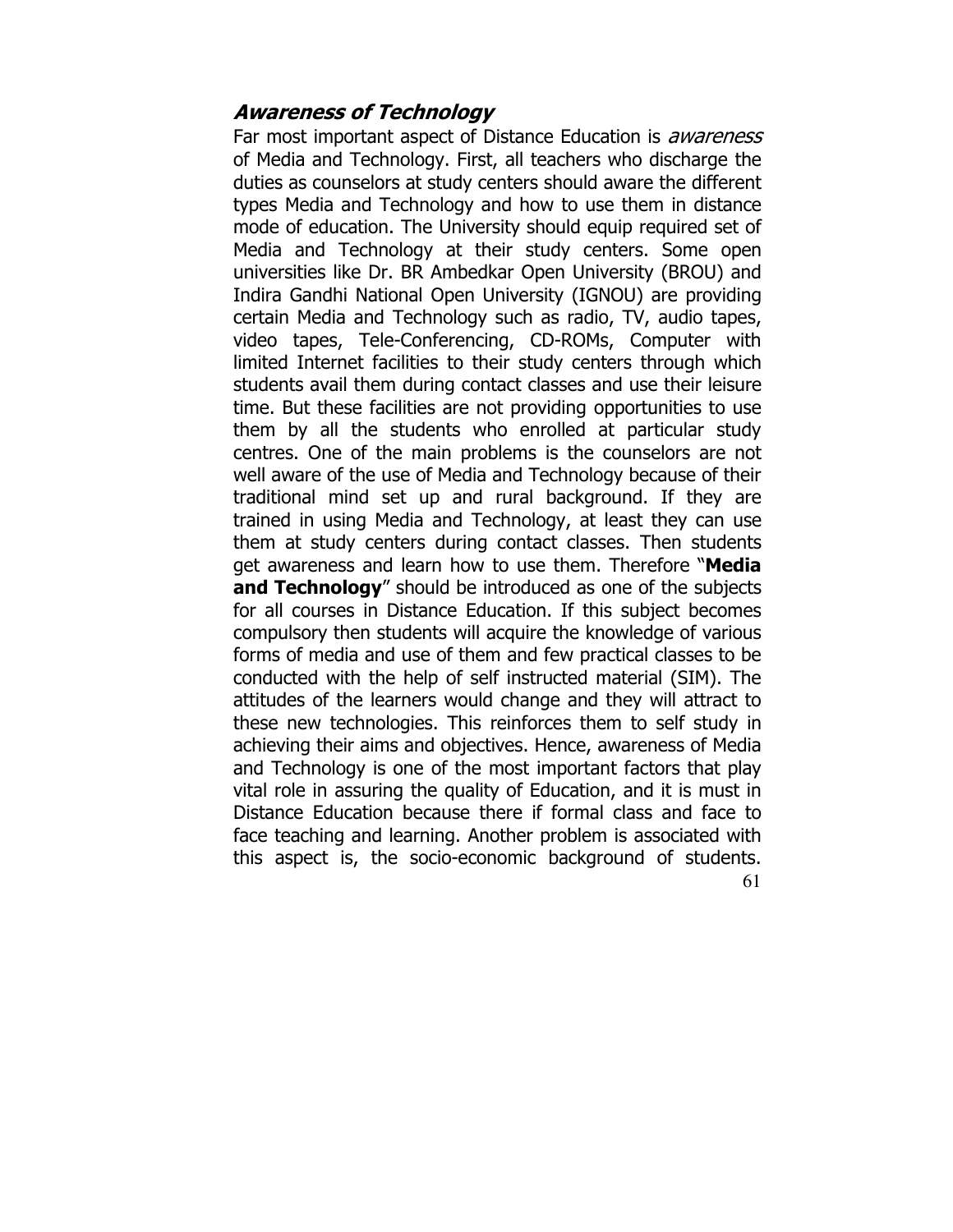Many of them belong to remote rural areas and backward class, so they are not exposed to these new technologies. If the special care taken and more interactive sessions are conducted at study centres in new environment would help them to get aware of new media and technology. In my case study also it is evident that and indicated in below table-1, at Under-Graduate level 166 distance students out of 300 have awareness of Radio educational and TV educational programmes, but only 40 students have got knowledge of Internet. The students who are aware of these media and technologies have background of urban and better economic conditions. Though there is availability of certain media and technology at study centres are not used fully by the students because of their geographical, socio and economical conditions.

| Edn.<br>Level | <b>Radio &amp; TV</b> |    | <b>Telephone</b> |    | Audio/Video<br>Tapes |     |    | <b>Internet</b> |     |    |    |     |
|---------------|-----------------------|----|------------------|----|----------------------|-----|----|-----------------|-----|----|----|-----|
|               |                       | N  |                  |    | Ν                    |     |    | N               |     |    | N  |     |
| BA            | 65                    | 35 | 100              | 08 | 92                   | 100 | 40 | 60              | 100 | 03 | 97 | 100 |
| <b>B.Com</b>  | 56                    | 44 | 100              |    | 89                   | 100 | 33 | 67              | 100 |    | 89 | 100 |
| B. Sc         | 45                    | 55 | 100              | 18 | 89                   | 100 | 34 | 66              | 100 | 26 | 74 | 100 |

Use of Media & Technology at Under-Graduate Level

Table: 2; Source: Survey 2006

## Adoption of Technology:

Awareness of technology leads to the adoption of them. Once awareness society is created then slowly the student community will try to adopt the technology. Adoption is need based. Purchasing and maintaining appropriate equipment, and training teachers and facilitators to use it effectively, are necessary conditions. There are other factors involved, many of which are affective rather than cognitive, such as userfriendliness and the ability to implement learner support. But many universities are traditionally hierarchical and bureaucratic,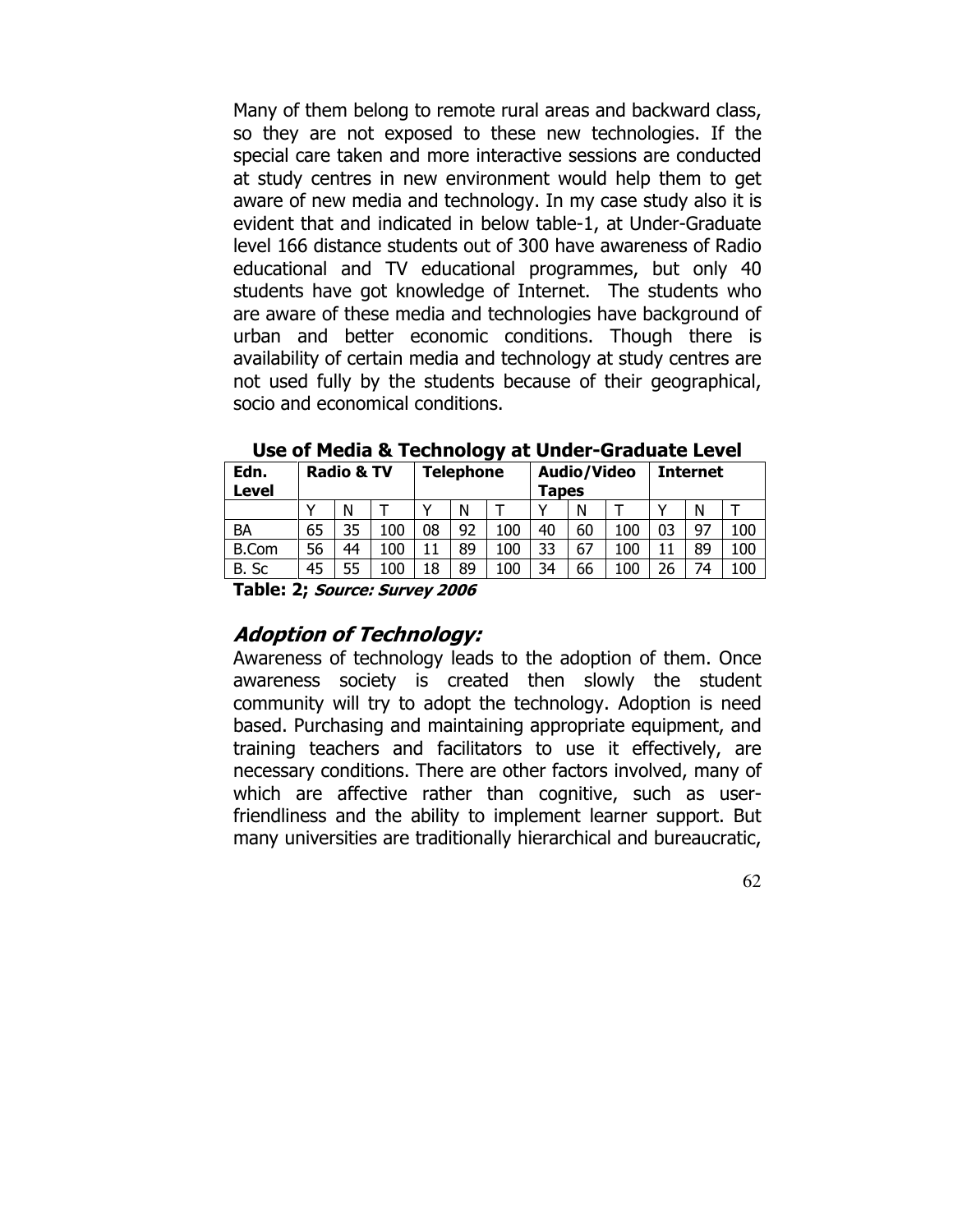whereas new technologies challenge this model. Talab and Newhouse (1993) have found that many teachers are slow to incorporate new technologies into their classrooms. On the other hand, the technological innovations that have been adopted by teachers are those which solved problems that the teachers themselves identified as important. Successful technological innovations must take into consideration the social and political climate of the university, and must also reinforce the authority of the teacher, rather than undermine it. The creative teachers are using computers and other learning technologies to enhance and enrich their teaching. But first, four interrelated conditions must be met:

- training in the skills needed to work with technology
- education providing vision and understanding of stateof-the-art developments and applications
- support for experimentation and innovation
- Sufficient time for learning and practice (US. Congress, 1988, p. 16).

The approach of educators and authorities in Indian universities is conservative and they do not accept these new technologies very easily. The mind set of this elite class should be changed. Still most of universities are not fully utilizing these available world technologies. Because of this reason the Indian students are logging behind compare to developed nations. So adoption is one of the most important phenomena in accepting and implementing new technologies in Indian universities. However, some educators, who are working with new vision, of some universities such as Indira Gandhi National Open University (IGNOU), BR Ambedkar Open University (BRAOU) and other universities are trying to bring these new technologies into distance mode of education in order to improve the quality and standards of the students.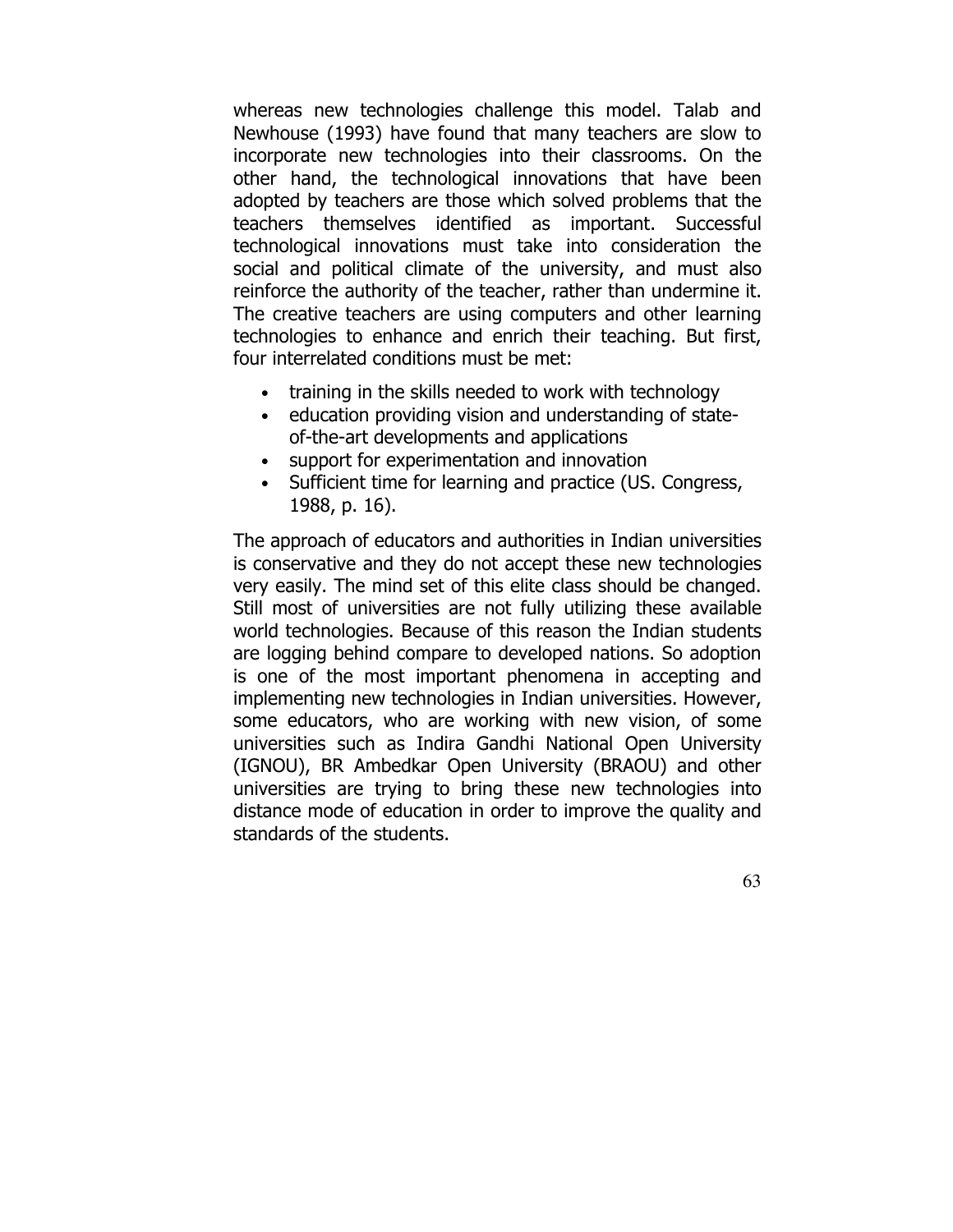## Accessibility of Technology:

The technology chosen must be available to the learners otherwise it may not be use however pedagogically and theoretically should it may be. The Universities that are providing Distance Education should equip and facilitate needed media and technological tools such as Radio, Audio Tapes, and Video Tapes, Computers with Internet facility and online Video or Tele Conferences in their study centre, so those students who enroll in such study centers will avail these technologies. These supplement their print material and compensate the face to face instructors. BRAOU and IGNOU are providing certain media and technology components in their study centers; they reached the land mark of using Tele and Video conferencing via satellite through Training and Development Communication Channel (TDCC). The learner should to nearest reception center to avail this facility. On that particular day students can interact with the experts and get clarifications. But many a times it is difficult to find the students on these particular days, even the students turn on these days and who avail this facility, they use this opportunity to clarify their doubts on non- academic issues like knowing about fee structure, date of examination etc., etc., But most of the Universities which are running dual mode of education are not providing these facilities which need of use of modern media and technology. At the most they are using only print media. This does not encourage the students to be active and effective. Around 40-50% of students are accessing these technologies at study centres mainly listening to audio cassettes and video tapes. BRAOU is broadcasting on All India Radio (AIR) its programmes on four days a week six 30 min slots on Hyderabad "B" station.

64 Collaboration between MHRD, Doora Darshan (DD- Indian Govt. TV), IGNOU has resulted in DD Gyan Darshan, the educational channel of India in 2000. The channel is providing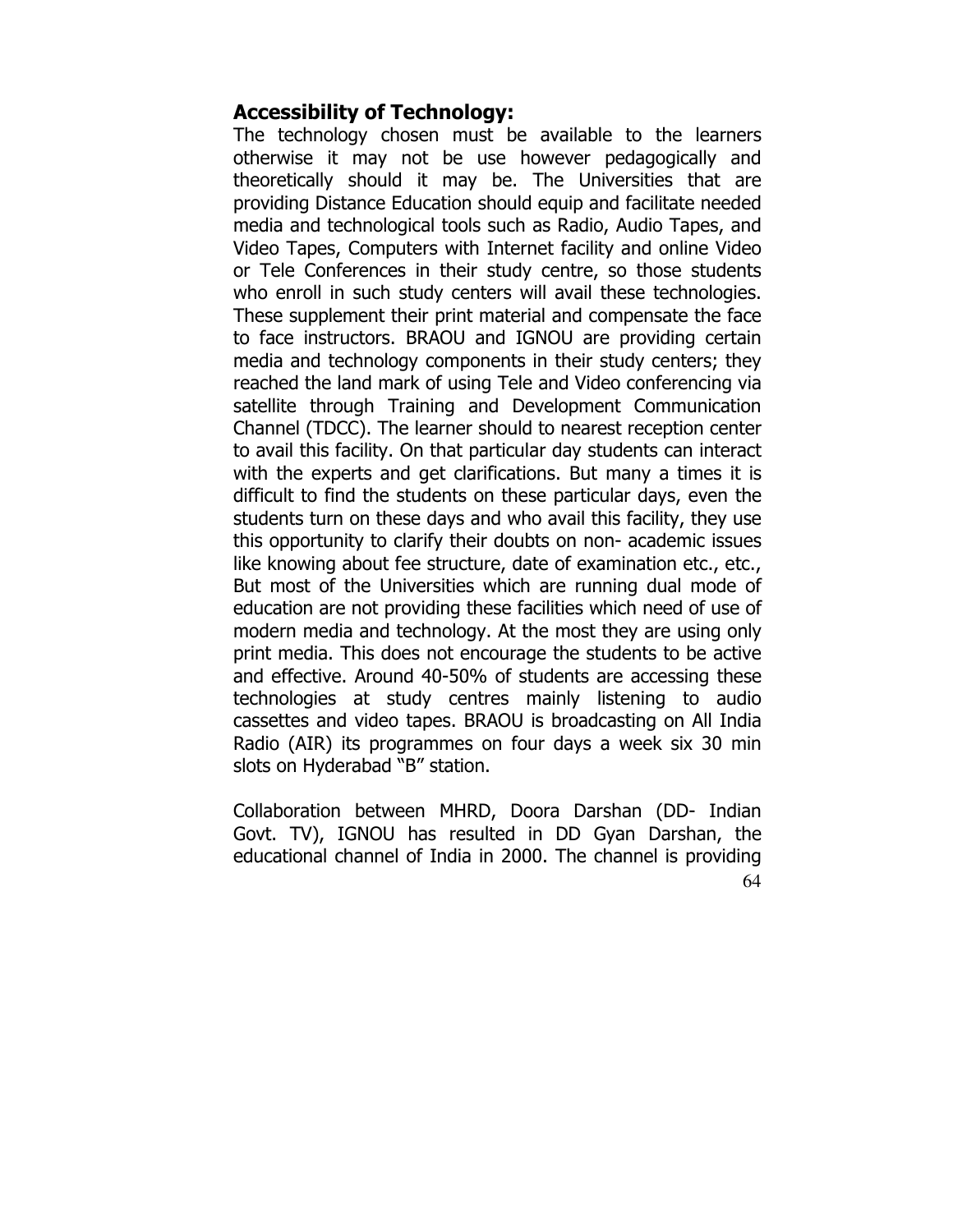educational programmes on a variety of subjects for 19 hours a day to enhance through different cable operators in the country for wider out reach. IGNOU also offering one FM channel in 40 cities and towns for educational development. Interactive Radio live couselling is provided by inviting experts. Students can ask questions right from their homes on telephone. These sessions are conducted for an hour on Sundays from 189 radio stations of the country. Students can listen the live radio sessions but the question is having telephone facility at their home. Again this opportunity is used by elite and upper middle class section. Reaching to unreachable sections remains a question till the socio-economic conditions are improved. However, Distance Education is open an opportunity to these section of students at its level best.

#### Acceptability of Technology:

The teachers and the learners concerned should have a favourable attitude and proper orientation to use the media available. Without such a positive orientation of the both, the success of whole exercise in the multi-media may turn out to be a face. There is always resistance in accepting new technologies when they are introduced. Especially the Indian philosophy of people does not accept easily the modern and new concepts in any area or field. This reflects in Distance Education also. The teachers who habituated to teach in traditional way feel the out dated or conventional methods of delivering instruction are perfect and good. This is inherited in the blood and soul and the same way learners are trained to acquire knowledge in traditional classroom with conventional practices. This is the era of information technology, if the Universities do not accept and implement these technologies, they never forward further. Therefore firstly the Universities should give series of orientation classes to its stakeholders to move along with world technology. Though print media is base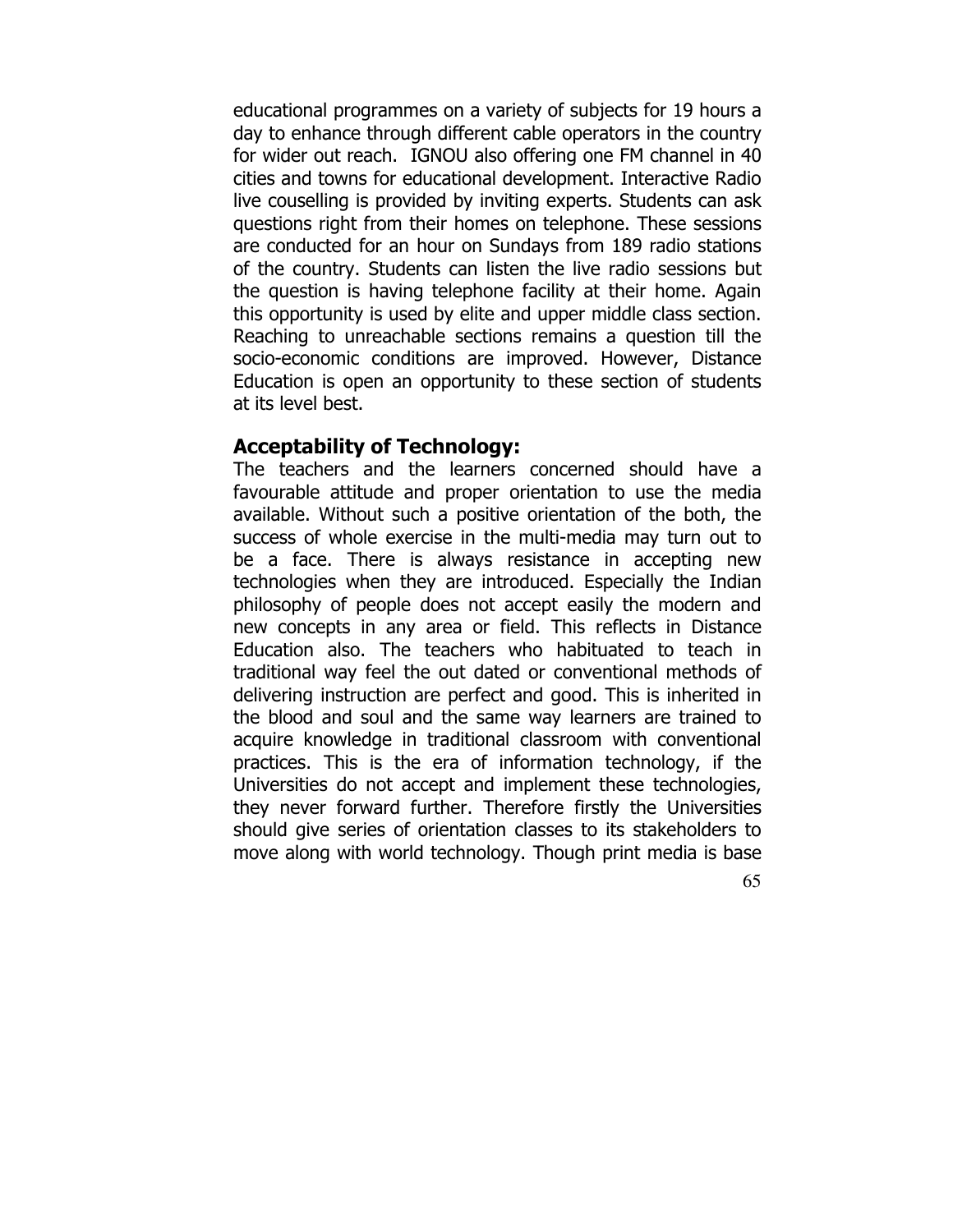but it can be supplemented by the new media and technologies in imparting effective teaching and learning. These efforts are being made in BRAOU, IGNOU and few other Open Universities.

# Economics of Technology:

66 It is evident that technologies will not be selected if they are very expensive. In fact, economies of scale, i.e. money involved in the use of technology is the ultimate consideration in choosing the media. In fact, most of the Universities which are providing education through distance or open mode are collecting relatively high fee from the distance students compare to regular mode students. Students also do not feel of this high fee because most of them are self employed, serving in private and government sectors. They earn money so it is not much difficult to them to afford. But the amount that is collected by the Universities is spending for its distance students to provide new technologies. Most of the Universities are washing their hands just after supplying print materials and some of the Universities even not providing these print materials. It indicates that such Universities are running Open and Distance Education as their revenue sources. In addition to this, University Grants Commission (UGC) is also not intervening at right time. Since the Universities are collecting lot of revenue from distance students, they can facilitate minimum technological equipment at their study centers with 50% of fee paid by students. Therefore UGC should monitor and instruct to its stakeholder universities to set up require laboratories and other media and technologies in order to strengthen Distance Education. In case of BRAOU and IGNOU are setting up new study centers every year and equipping with these new technologies to reach the unreachable sections and remote areas. But there are more than 50 duel mode Universities operating in AP, admitting the students in their distance mode are very poor in facilitating these new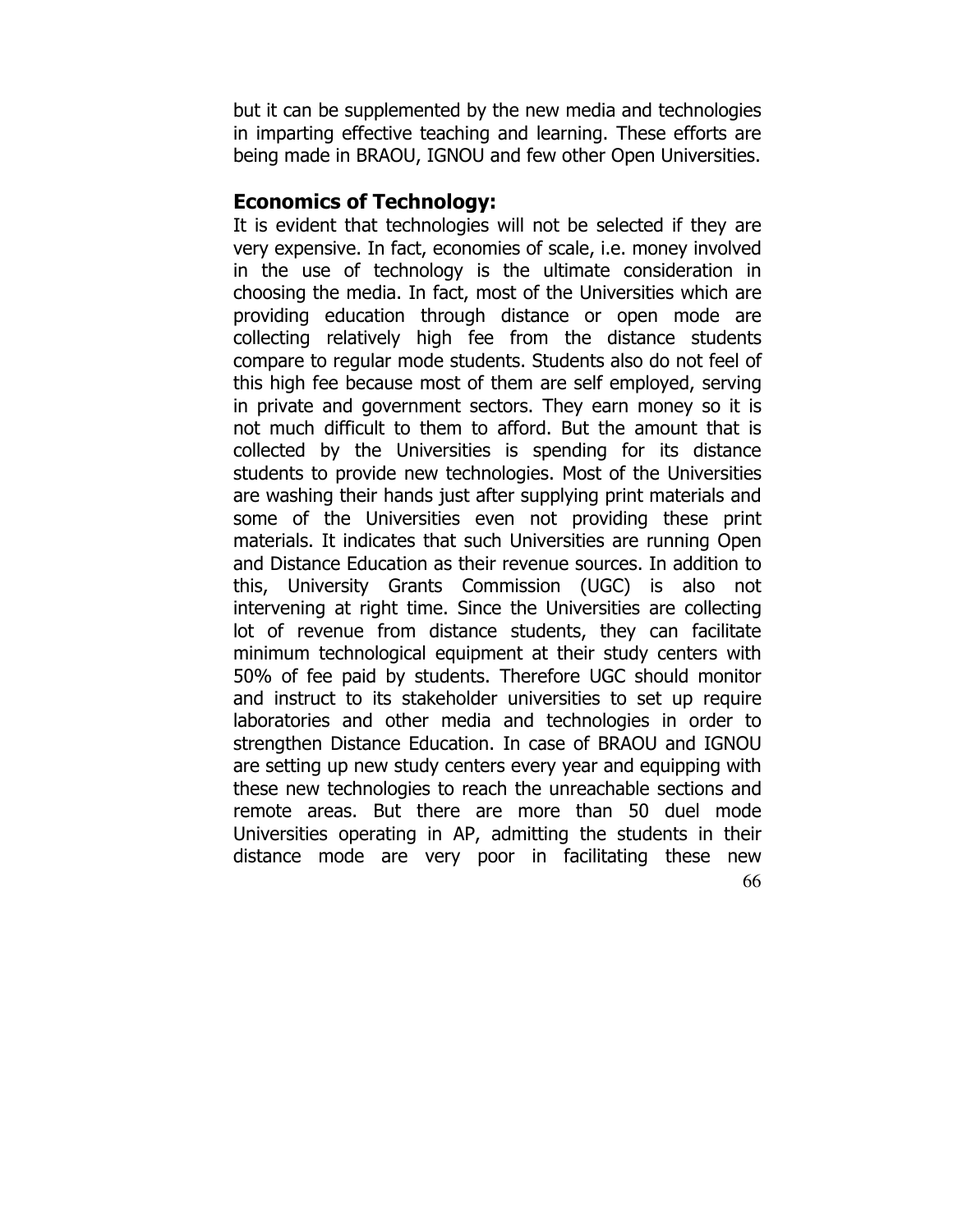technologies to their students of distance mode. This is very true in most of the duel mode Universities because still administrators and academicians feel that the conventional mode of education is superior to distance mode of education. In fact, these Universities are running distance education along with their conventional mode just because of income generation.

# Validity of Technology:

Last but not least, the technology selected must be appropriate for the institutional objectives and the contents of the courses of the taught in the institution. Say, if a course can be taught more effectively through a video tape than print, it is better to select video as the medium. If another course can be taught equally well through two or more media, it is wiser to choose the least expensive medium. To evaluate the validity of technology that is being implemented at institution there is a need of setting up Media and Technology center at university level. This should work along with content experts. This center can advise regularly to its stakeholder institutions in acquiring and selecting the Media and Technology. Annual inspections can be done and based on the evaluation report the curriculum experts can advise these institutions to carry out which type of courses they can run in subsequent years. This will enhance the teaching learning process and validity is maintained.

In view of aforesaid factors, the media chosen varies from country to country and institution to institution. For example, the British Open University (UKOU) follows the integrated approach to media use. The UKOU gives 90% of the course materials in print and the remaining 10% of the material is given through electronic media. The Central Radio and Television University (CRTVU) in the Peoples' Republic of China follows the multi-media approach in which the radio and the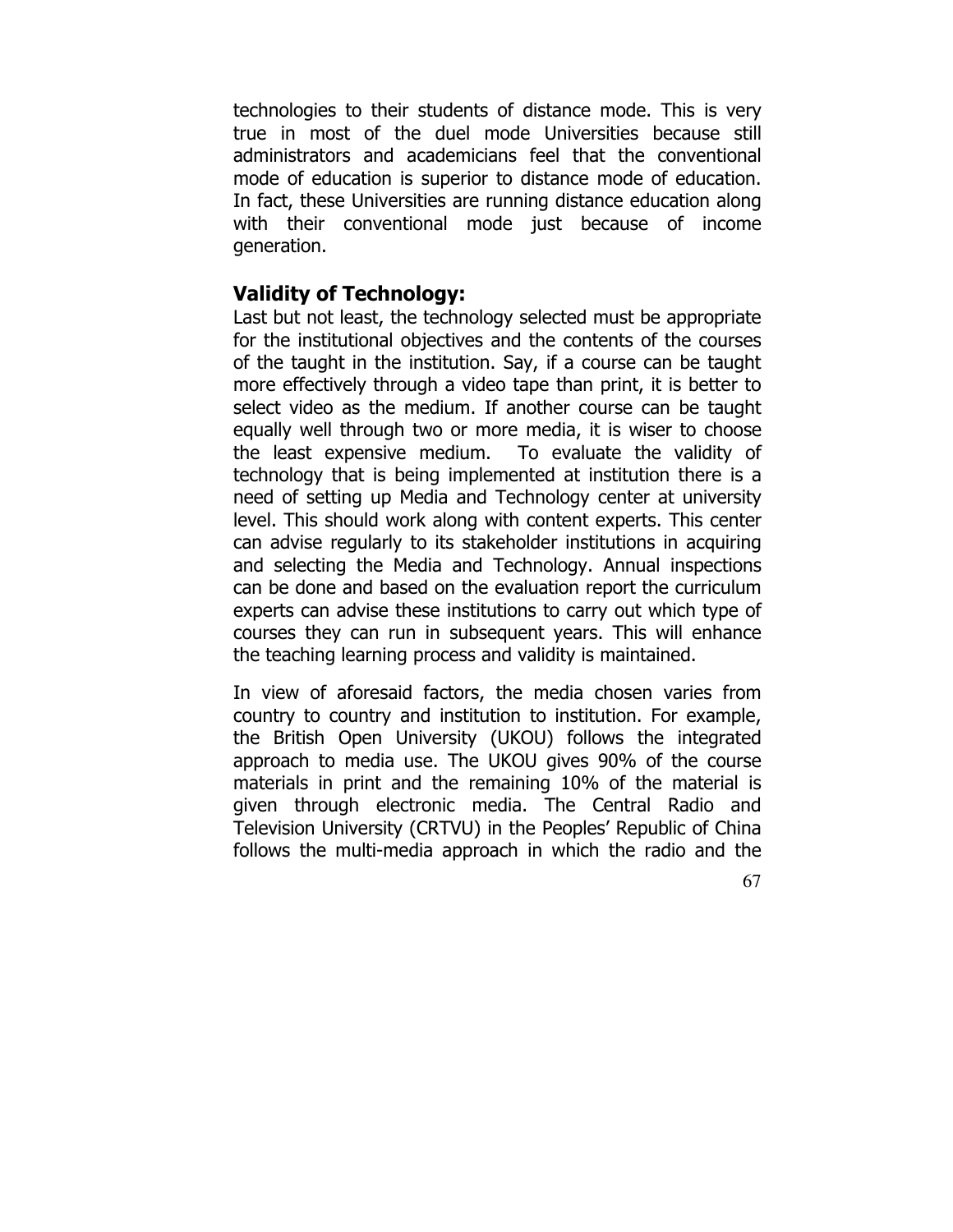television are the master  $-$  media supplemented by printed teaching materials. The reason is that such an approach suits the university's requirements to train large numbers of technical and management personnel and qualified teachers in the country. On the other side, the Fern University of Germany uses the print as its master-medium, in spite of the fact that Germany is one the most advanced countries in communication technology. The logic lies is that the academic tradition in Germany affirms the inherent superiority of print medium over the non-print media. The University of Air in Japan uses the radio as its master media. The University of Distance Teaching, in Costa Rica uses a variety media such as the textbooks, television programmes, audio cassettes, telephone teaching, regular face-to-face session at weekends etc., to provide higher education to a larger number of people and also train people for agriculture and industry.

In India, The Indira Gandhi National Open University (IGNOU) follows multi-media approach in its distance teaching system. The print materials are the master-media which is supplemented by audio and video programmes and face-to-face counseling sessions. Recently, the IGNOU has also used teleconferencing in its distance teaching on an experimental basis. IGNOU also opened its study centers abroad, there are such two centers opened in Ethiopia, they are located one at Addis Ababa University and other in Haramaya University. IGNOU is also collaborating with other Universities abroad.

68 In completion, going through the preceding description, it is clear that no one media is complete and perfect for all types teaching. It is evident that among various media, one is supported by other. Therefore, the use of mix of media i.e., multi-media, the more through and effective will be the instructional process in Distance Education. However, we reached at remarkable stage or level in Distance Education. But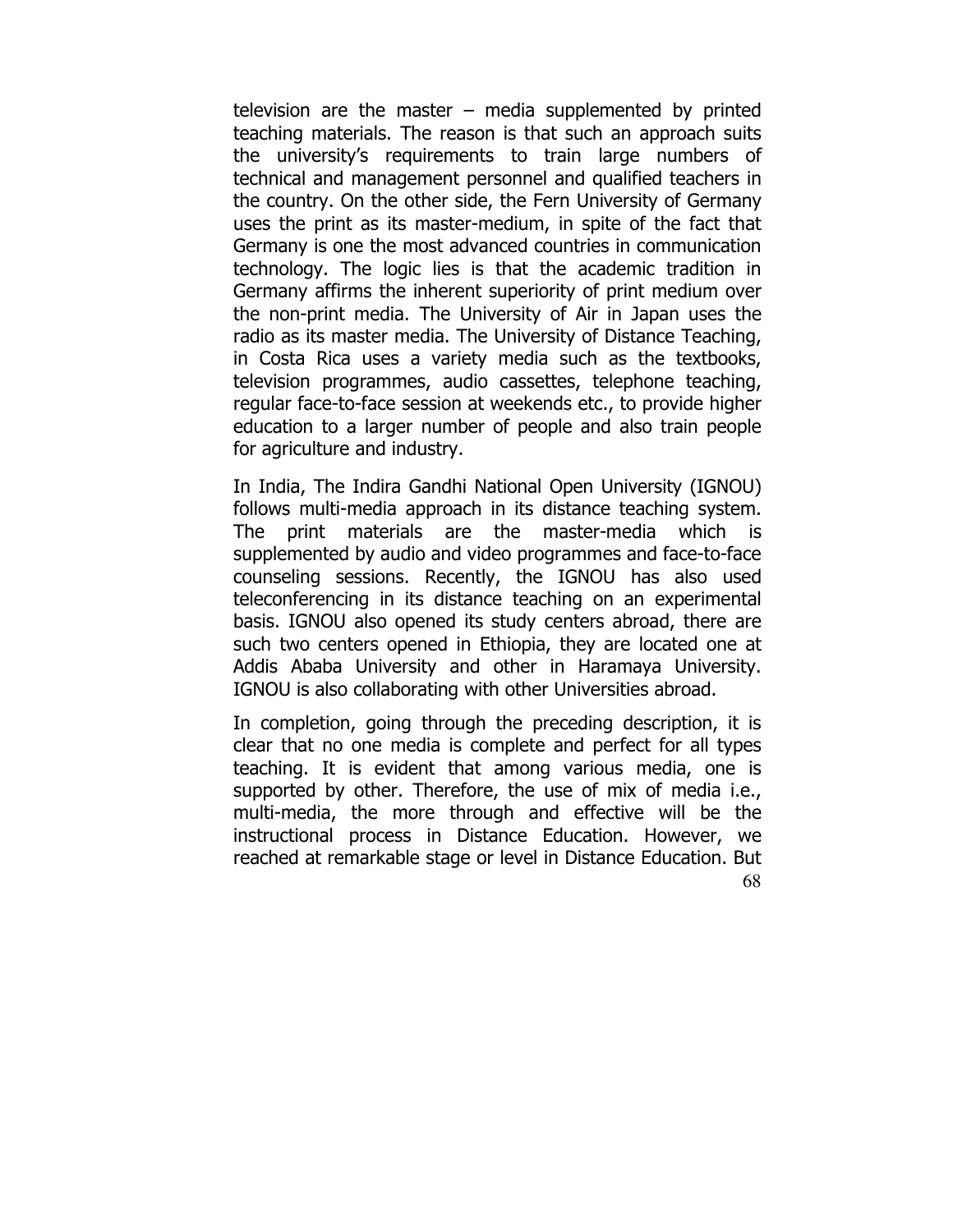there are many areas to be strengthened in order to impart the Education to the unreachable sections of population. Some of them are can be sorted out immediately with out inputting any money and some of them may take time and need money. For further improvement in use of Multi-Media in Distance Education the following suggestions can be exercised.

# Suggestions:

- Media and Technology to be introduced as a subject to all Open Distance Learning (ODL) students to develop awareness to the Learners and Teachers.
- Available Media and Technology to be explored and utilized at maximum extent in order to enhance the quality of Distance Education.
- Mandatory training to be provided to all the counsellors in using proper technology that to be used in their classes at contact classes.
- Sufficient funds to be allocated to distance mode of education to procure the modern technology.
- Teachers should change their traditional way of thinking and to adopt modern ways of thinking in using media and technologies.
- Digital lessons and Library should be prepared and kept in web sites of universities for the use their students..
- Regular interactions between Teacher and Learner to be maintained through e-mails.
- Flexible Learning sessions to be arranged according to targeted students time schedules.
- All forms of traditional implementations to be diminished at all levels in Distance Education.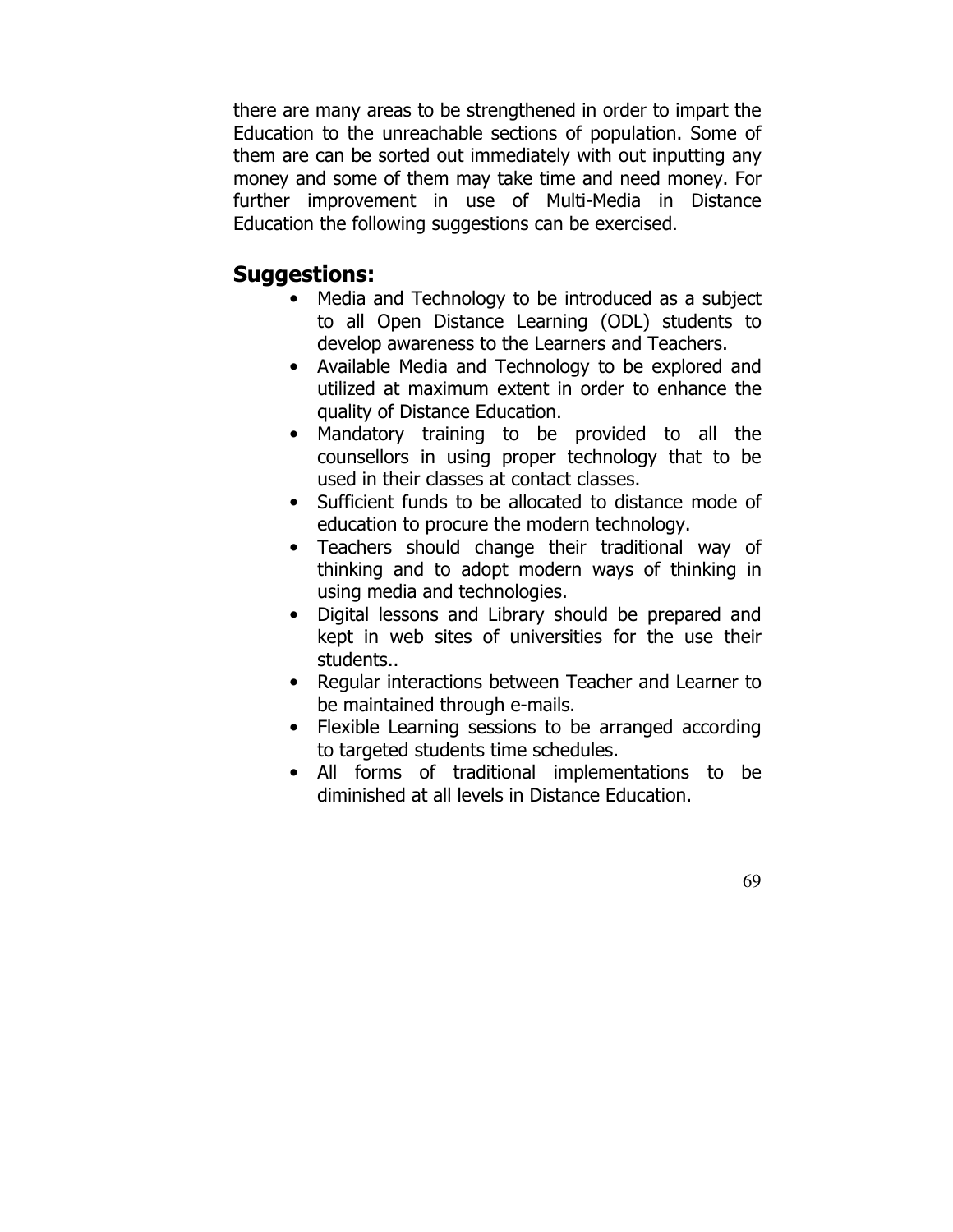- Online exams to be arranged to the students of Distance Education and scope to be given to then to write exams according to their leisure.
- Educational TV channels should be started or improved and programmes should be telecast for 24 hours in a day, so this gives a learner more flexibility to learn.
- There should not be any traditional implementation in planning, execution and feed back in Distance Education.
- The libraries should be digitized and all the books should be available on Web to their stakeholders.

# Conclusion:

Distance Education is fast growing mode of education in India. It gives more opportunities to rural and urban working population. This enhances the standards of life of these sections. Initially the awareness of Media and Technology should be given and motivate all the stake holders of Distance Education to adopt it. The traditional thinking should to be diminished and modern thinking to be cultivated in the minds of Teacher and Learner of Distance Education. The environment should be created to reach the fruits of Distance Education to all parts of country mainly unreachable sections of population. More flexibility encourages students to continue their education and minimize the drop out problem so all traditional practices should be marginalized in Distance Education. Work and Education will yield the greater crops and make our country to stand in first row where developed countries are standing.

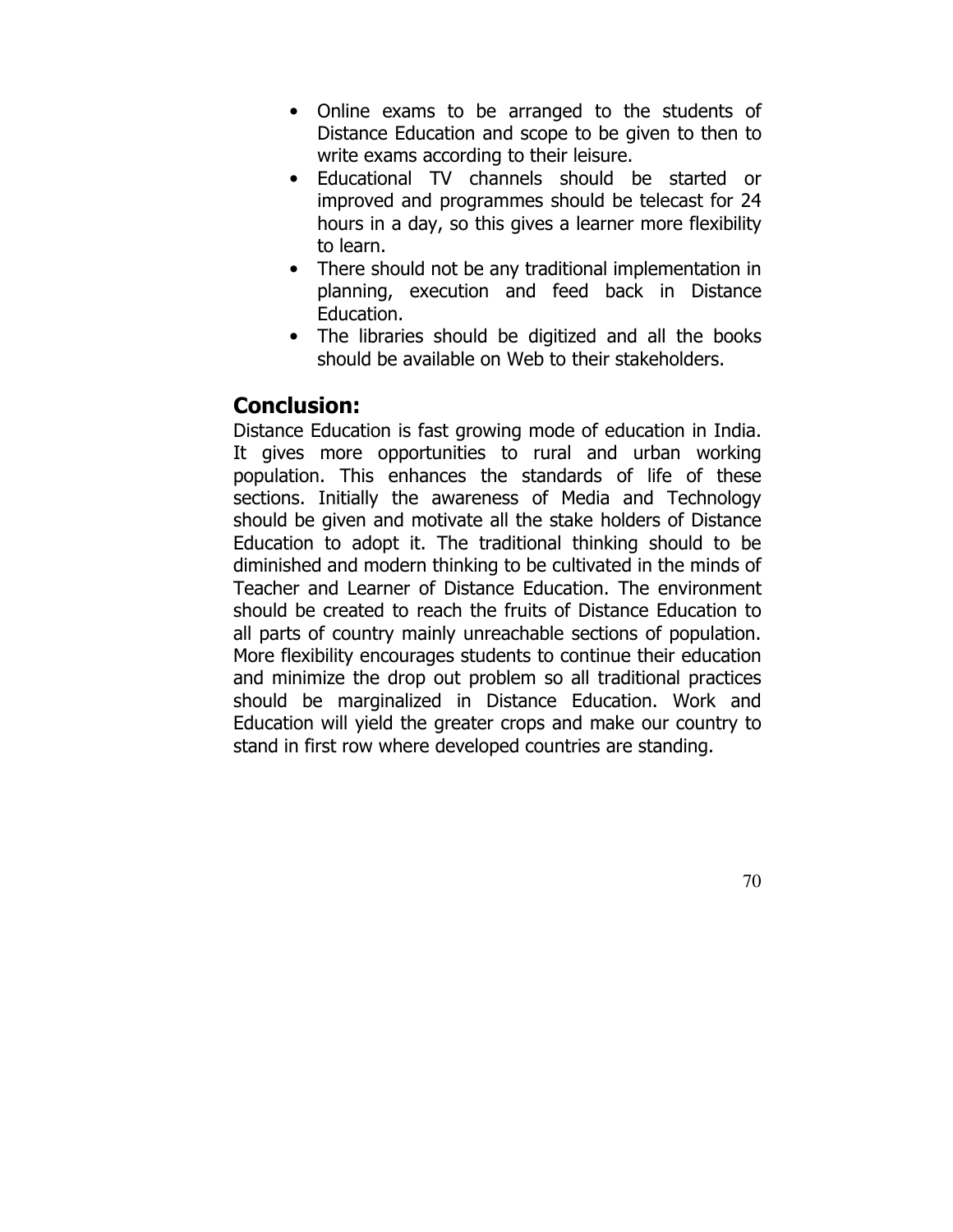#### References

AAUP (1998). Distance Learning. Academe, 84(3), 30-38. American Journal of Distance Education Vol. III, 2002.

Bates, A.W. London: (1995) - Technology, Open Learning and Distance Education: Routledge London.

Baath. JA (1979): Correspondence Education in the Light of a number of Contemporary Teaching Models, Liber Hermodes, Mulmo.

Cambre, M.A. (1991). The state of the art of instructional television. In G.J. Anglin, (ed.), Instructional technology, past, present, and future (pp. 267-275). Englewood, CO: Libraries Unlimited.

Collins B (1996): Tele Learning in Digital World: The Future of Distance Education, International Thomson Computer Press, London.

Daniel JS (1996): Mega Universities and Knowledge Media: Technology Strategies for Higher Education, Kogan Page London.

Distance Education (2001): Conference Papers vol. I & II. Gajaraj Dhanarajan - Open and Flexible Learning:

 Commonwealth Experience and India's Challenge. Holmberg,B (1990): Perspectives of Research on

Distance Education, Fern Universiatat, Ziff, Hagen.

Keegan, D. (1986). The foundations of distance education. London: Croom Helm

Khan, Inayat (Ed-1991) –Distance Education Some Readings: New Delhi: Amar Prakashan Publishers.

Lock wood, F (1995): materials Production in Open and Distance Learning, Paul Chapman, London.

Manjulik S & Reddy VV (1996): Distance Education in India- A Model for developing Countries, Vikas, New Delhi.

Mason R. (1994): Using Communications Media in Open and Flexible Learning, Kogan Page London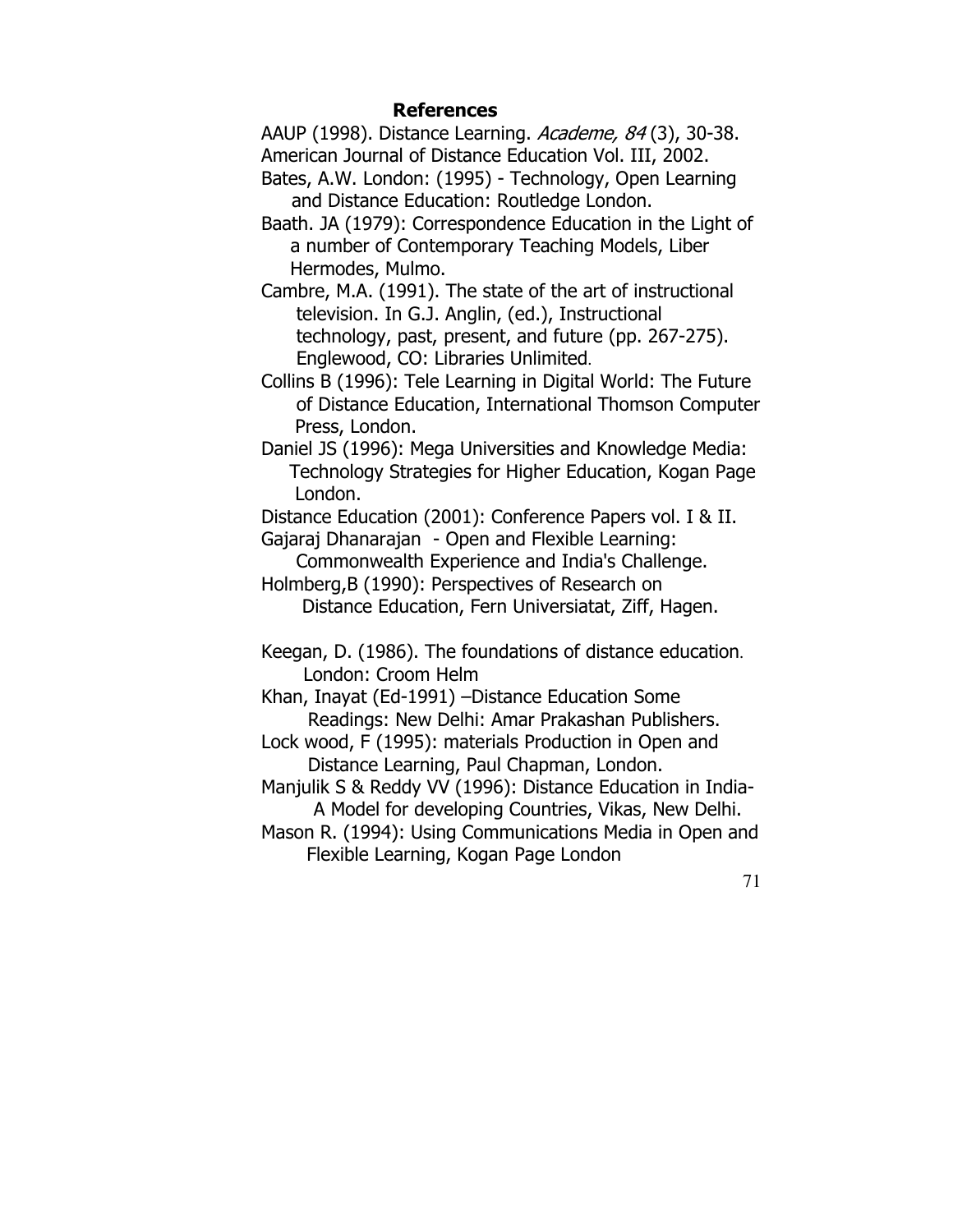Mulay V (1986): Correspondence Educationin Indian Universities – A Review, UGC, New Delhi.

Murali Manohar K (Ed 1996) Distance Education – Theory and Practice: Media and Communication Technology Vol II – Open Learning Society, Hyderabad.

Panda, S (Ed-1999): Open and Distance Education, Aravali Book, New Delhi.

Perraton, H. (1988). A theory for distance education. In D. Sewart, D. Keegan, & B. Holmberg (Ed.), Distance education: International perspectives (pp. 34-45). New York: Routledge.

Perraton H (1982): Alternative routes to formal education: distance teaching for school equivalency, John Hopkins University Press, Baltimore.

Pillai CR, Naidu CG (1997) – Economics of Distance Education - The IGNOU Experiences: Planning and Development Division, IGNOU.

Satyanarayana P (2000) - Distance Education What? Why? How? – Book links Corporation, Hyderabad.

Satyanarayana P (2002) - Distance Education in AP Policies: Practices: Perspectives – Bookinks Corporation, Hyderabad.

Schamber, L. (1988). Delivery systems for distance education. (ERIC Document Reproduction Service No. ED 304 111).

Schramm (1997) - Big Media, Little Media, Tools and Technology for Instruction, Sage, Beverly Hills.

SDLC Decennial Celebrations (2001) – Conference Papers, Published by SDLC, KU, Warangal.

Talab, R.S., & Newhouse, B. (1993, January). Self-efficacy, performance variables and distance learning facilitator technology adoption: Support for the teacher needs hierarchy. In Proceedings of Selected Research and Development Presentations at the